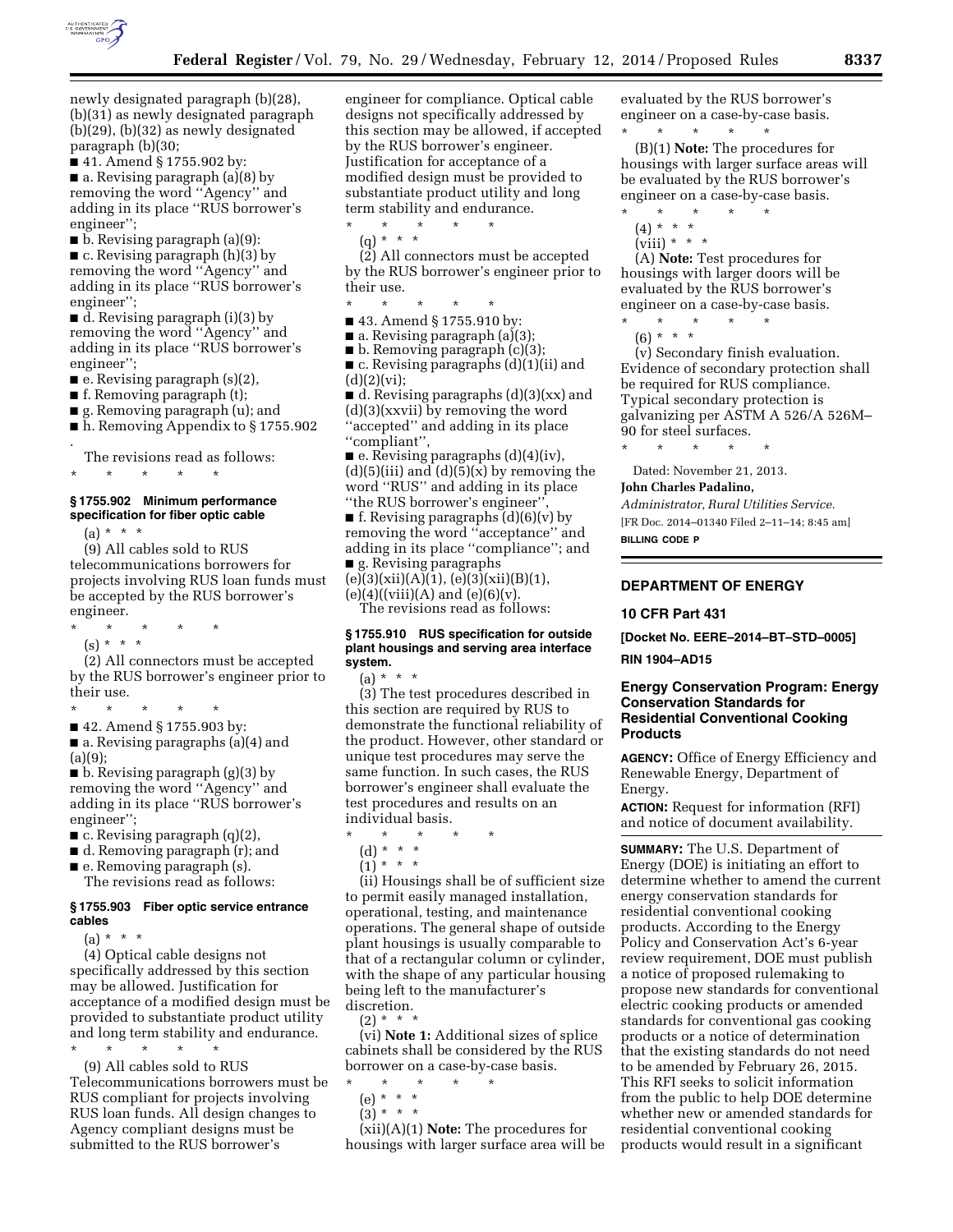amount of additional energy savings and whether those standards would be technologically feasible and economically justified.

**DATES:** Written comments and information are requested on or before March 14, 2014.

**ADDRESSES:** Interested parties are encouraged to submit comments electronically. However, comments may be submitted by any of the following methods:

• *Federal eRulemaking Portal: [www.regulations.gov.](http://www.regulations.gov)* Follow the instructions for submitting comments.

• Email to the following address: *[ConventionalCookingProducts](mailto:ConventionalCookingProducts2014STD0005@ee.doe.gov) [2014STD0005@ee.doe.gov](mailto:ConventionalCookingProducts2014STD0005@ee.doe.gov)*. Include docket number EERE–2014–BT–STD– 0005 and/or RIN 1904–AD15 in the subject line of the message. All comments should clearly identify the name, address, and, if appropriate, organization of the commenter.

• *Postal Mail:* Ms. Brenda Edwards, U.S. Department of Energy, Building Technologies Office, Mailstop EE–5B, Request for Information for Residential Conventional Cooking Products, Docket No. EERE–2014–BT–STD–0005 and/or RIN 1904–AD15, 1000 Independence Avenue SW., Washington, DC 20585– 0121. Please submit one signed paper original.

• *Hand Delivery/Courier:* Ms. Brenda Edwards, U.S. Department of Energy, Building Technologies Office, Sixth Floor, 950 L'Enfant Plaza SW., Washington, DC 20024. Please submit one signed paper original.

*Instructions:* All submissions received must include the agency name and docket number and/or RIN for this rulemaking. No telefacsimiles (faxes) will be accepted.

*Docket:* The docket is available for review at *[www.regulations.gov](http://www.regulations.gov)*, including **Federal Register** notices, public meeting attendees' lists and transcripts, comments, and other supporting documents/materials. All documents in the docket are listed in the *[www.regulations.gov](http://www.regulations.gov)* index. However, not all documents listed in the index may be publicly available, such as information that is exempt from public disclosure.

A link to the docket Web page can be found at: *[http://www.regulations.gov/](http://www.regulations.gov/#!docketDetail;D=EERE-2014-BT-STD-0005) [#!docketDetail;D=EERE–2014–BT–STD–](http://www.regulations.gov/#!docketDetail;D=EERE-2014-BT-STD-0005) [0005](http://www.regulations.gov/#!docketDetail;D=EERE-2014-BT-STD-0005)*. This Web page contains a link to the docket for this notice on the *[www.regulations.gov](http://www.regulations.gov)* Web site. The *[www.regulations.gov](http://www.regulations.gov)* Web page contains simple instructions on how to access all documents, including public comments, in the docket.

For information on how to submit a comment, review other public

comments and the docket, or participate in the public meeting, contact Ms. Brenda Edwards at (202) 586–2945 or by email: *[Brenda.Edwards@ee.doe.gov](mailto:Brenda.Edwards@ee.doe.gov)*.

**FOR FURTHER INFORMATION CONTACT:**  Direct requests for additional information may be sent to John Cymbalsky, U.S. Department of Energy, Office of Energy Efficiency and Renewable Energy, Building Technologies Program, EE–5B, 1000 Independence Avenue SW., Washington, DC 20585–0121. Telephone: (202) 287–1692. Email: *kitchen*\_*ranges*\_*and*\_*[ovens@ee.doe.gov](mailto:kitchen_ranges_and_ovens@ee.doe.gov)*.

Mr. Ari Altman, U.S. Department of Energy, Office of the General Counsel, GC–71, 1000 Independence Avenue SW., Washington, DC 20585–0121. Telephone: (202) 287–6307. Email: *[ari.altman@hq.doe.gov](mailto:ari.altman@hq.doe.gov)*.

For information on how to submit or review public comments, contact Ms. Brenda Edwards, U.S. Department of Energy, Office of Energy Efficiency and Renewable Energy, Building Technologies Office, Mailstop EE–5B, 1000 Independence Avenue SW., Washington, DC 20585–0121. Telephone: (202) 586–2945. Email: *[Brenda.Edwards@ee.doe.gov](mailto:Brenda.Edwards@ee.doe.gov)*.

#### **SUPPLEMENTARY INFORMATION:**

### **Table of Contents**

#### I. Introduction

- A. Authority and Background B. Rulemaking Process
- II. Request for Information and Comments A. Products Covered by This RFI
	- B. Test Procedure
	- C. Market Assessment
	- D. Engineering Analysis
	- E. Markups Analysis
	- F. Energy Use Analysis
	- G. Life-Cycle Cost and Payback Period Analysis
	- H. Shipments Analysis
	- I. National Impact Analysis
	- J. Submission of Comments

## **I. Introduction**

## *A. Authority and Background*

Title III, Part B of the Energy Policy and Conservation Act of 1975 (EPCA or the Act), Public Law 94–163, (42 U.S.C. 6291–6309, as codified) sets forth a variety of provisions designed to improve energy efficiency and established the Energy Conservation Program for Consumer Products Other Than Automobiles, a program covering major household appliances (collectively referred to as ''covered products''), including residential conventional cooking products. EPCA authorizes DOE to establish technologically feasible, economically justified energy conservation standards for covered products that would be

likely to result in significant national energy savings. (42 U.S.C. 6295(o)(2)(B)(i)(I)–(VII))

The National Appliance Energy Conservation Act of 1987 (NAECA), Public Law 100–12, amended EPCA to establish prescriptive standards for gas cooking products, requiring gas ranges and ovens with an electrical supply cord that are manufactured on or after January 1, 1990, not to be equipped with a constant burning pilot light. NAECA also directed DOE to conduct two cycles of rulemakings to determine if more stringent or additional standards were justified for kitchen ranges and ovens.  $(42 \text{ U.S.C. } 6295 \text{ (h)} \cdot (1) - (2))$ 

DOE undertook the first cycle of these rulemakings and published a final rule on September 8, 1998, which found that no standards were justified for conventional electric cooking products at that time. In addition, partially due to the difficulty of conclusively demonstrating that elimination of standing pilots for conventional gas cooking products without an electrical supply cord was economically justified, DOE did not include amended standards for conventional gas cooking products in the final rule. 63 FR 48038. For the second cycle of rulemakings, DOE published a final rule on April 8, 2009 (hereafter the April 2009 Final Rule), amending the energy conservation standards for conventional cooking products to prohibit constant burning pilots for all gas cooking products (*i.e.,* gas cooking products both with or without an electrical supply cord) manufactured on or after April 9, 2012. DOE decided to not adopt energy conservation standards pertaining to the cooking efficiency of conventional electric cooking products because it determined that such standards would not be technologically feasible and economically justified at that time. 74 FR 16040, 16041–16044.1

EPCA also requires that, not later than 6 years after the issuance of a final rule establishing or amending a standard, DOE publish a NOPR proposing new standards or a notice of determination that the existing standards do not need to be amended. (42 U.S.C. 6295(m)(1)) Based on this provision, DOE must publish by March 31, 2015 either a NOPR proposing new standards for conventional electric cooking products

<sup>1</sup>As part of the April 2009 Final Rule, DOE decided not to adopt energy conservation standards pertaining to the cooking efficiency of microwave ovens. DOE also published a final rule on June 17, 2013 adopting energy conservation standards for microwave oven standby mode and off mode. 78 FR 36316. DOE is not considering energy conservation standards for microwave ovens as part of this rulemaking.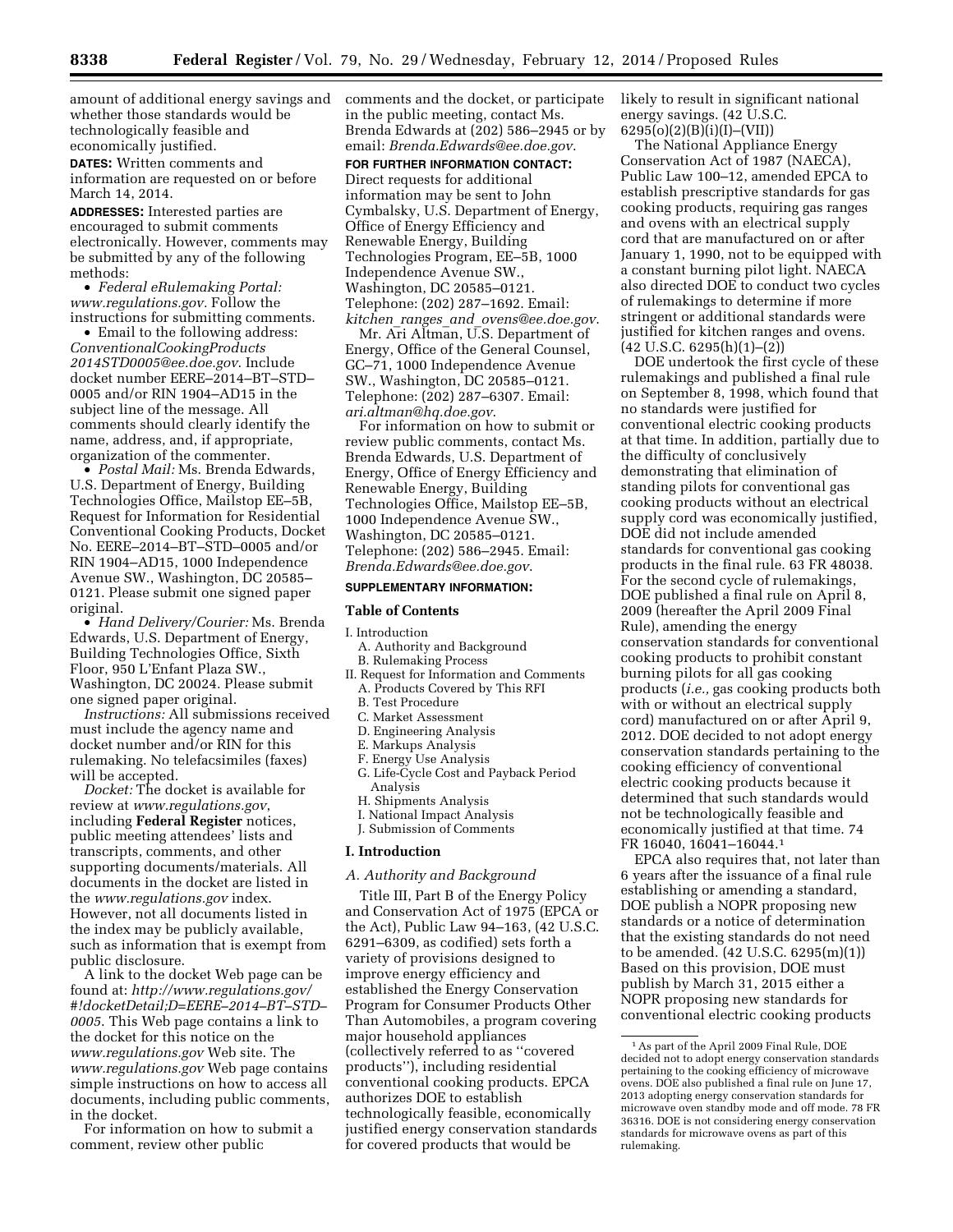or amended standards for conventional gas cooking products 2 or a notice of determination that the existing standards do not need to be amended. Today's notice represents the initiation of the mandatory review process imposed by EPCA and seeks input from the public to assist DOE with its determination on whether new or amended standards pertaining to conventional cooking products are warranted. In making this determination, DOE must evaluate whether more new or amended standards would (1) yield a significant savings in energy use and (2) be both technologically feasible and economically justified. (42 U.S.C. 6295(o)(3)(B))

## *B. Rulemaking Process*

DOE must follow specific statutory criteria for prescribing new or amended

standards for covered products. EPCA requires that any new or amended energy conservation standard be designed to achieve the maximum improvement in energy or water efficiency that is technologically feasible and economically justified. To determine whether a standard is economically justified, EPCA requires that DOE determine whether the benefits of the standard exceed its burdens by considering, to the greatest extent practicable, the following:

1. The economic impact of the standard on the manufacturers and consumers of the affected products;

2. The savings in operating costs throughout the estimated average life of the product compared to any increases in the initial cost, or maintenance expense;

3. The total projected amount of energy and water (if applicable) savings likely to result directly from the imposition of the standard;

4. Any lessening of the utility or the performance of the products likely to result from the imposition of the standard;

5. The impact of any lessening of competition, as determined in writing by the Attorney General, that is likely to result from the imposition of the standard;

6. The need for national energy and water conservation; and

7. Other factors the Secretary of Energy (Secretary) considers relevant. (42 U.S.C. 6295(o)(2)(B)(i))

DOE fulfills these and other applicable requirements by conducting a series of analyses throughout the rulemaking process. Table I.1 shows the individual analyses that are performed to satisfy each of the requirements within EPCA.

### TABLE I.1—EPCA REQUIREMENTS AND CORRESPONDING DOE ANALYSIS

| <b>EPCA</b> requirement                                                                                                                                                                      | Corresponding DOE analysis                                                                                                                                                                                                                                                                                                                                                                                                                                                                                                                                                                 |
|----------------------------------------------------------------------------------------------------------------------------------------------------------------------------------------------|--------------------------------------------------------------------------------------------------------------------------------------------------------------------------------------------------------------------------------------------------------------------------------------------------------------------------------------------------------------------------------------------------------------------------------------------------------------------------------------------------------------------------------------------------------------------------------------------|
|                                                                                                                                                                                              | • Market and Technology Assessment.<br>• Screening Analysis.<br>• Engineering Analysis.                                                                                                                                                                                                                                                                                                                                                                                                                                                                                                    |
|                                                                                                                                                                                              | <b>Economic Justification</b>                                                                                                                                                                                                                                                                                                                                                                                                                                                                                                                                                              |
| 1. Economic impact on manufacturers and consumers<br>2. Lifetime operating cost savings compared to increased cost for the<br>product.<br>6. Need for national energy and water conservation | • Manufacturer Impact Analysis.<br>• Life-Cycle Cost and Payback Period Analysis.<br>• Life-Cycle Cost Subgroup Analysis.<br>• Shipments Analysis.<br>• Markups for Product Price Determination.<br>• Energy and Water Use Determination.<br>• Life-Cycle Cost and Payback Period Analysis.<br>• Shipments Analysis.<br>• National Impact Analysis.<br>• Screening Analysis.<br>• Engineering Analysis.<br>• Manufacturer Impact Analysis.<br>• Shipments Analysis.<br>• National Impact Analysis.<br>• Emissions Analysis.<br>• Utility Impact Analysis.<br>• Employment Impact Analysis. |
|                                                                                                                                                                                              | • Monetization of Emission Reductions Benefits.<br>• Regulatory Impact Analysis.                                                                                                                                                                                                                                                                                                                                                                                                                                                                                                           |

As detailed throughout this RFI, DOE is specifically publishing this notice as the first step in the analysis process and is specifically requesting input and data from interested parties to aid in the development of the technical analyses.

# **II. Request for Information and Comments**

In the next section, DOE has identified a variety of questions that DOE would like to receive input on to aid in the development of the technical and economic analyses regarding whether new standards for conventional electric cooking products or amended standards for conventional gas cooking

products 3 may be warranted. In addition, DOE welcomes comments on other issues relevant to the conduct of this RFI that may not specifically be identified in this notice.

### *A. Products Covered by This RFI*

DOE defines ''cooking products'' as consumer products that are used as the major household cooking appliances.

<sup>2</sup>As discussed in section 0.0, DOE is also tentatively planning to consider new energy conservation standards for commercial-style gas cooking products and residential-scale units with

higher burner input rates, which were previously excluded from standards.

<sup>3</sup>As discussed in section 0.0, DOE is also tentatively planning to consider new energy

conservation standards for commercial-style gas cooking products and residential-scale units with higher burner input rates, which were previously excluded from standards.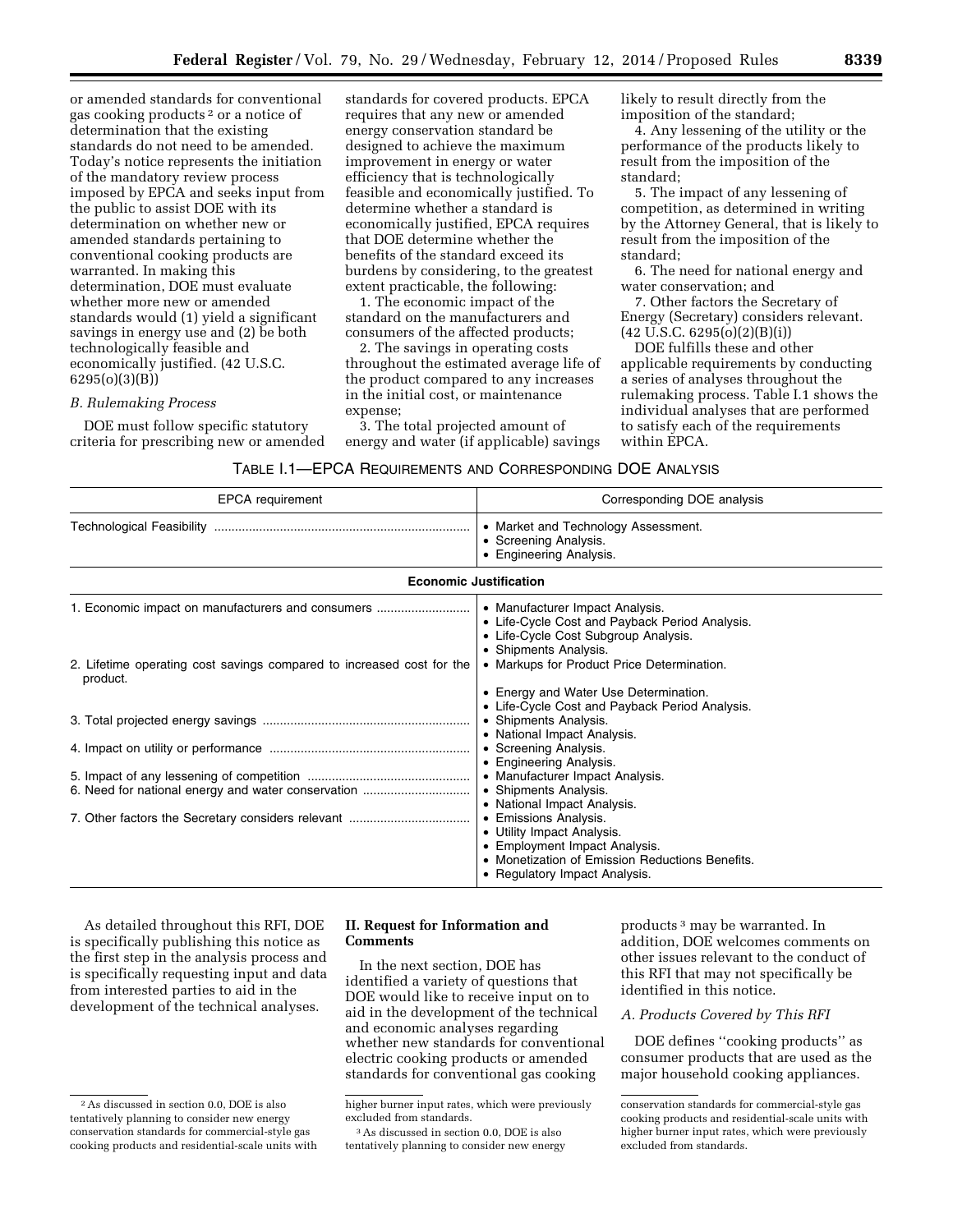They are designed to cook or heat different types of food by one or more of the following sources of heat: gas, electricity, or microwave energy. Each product may consist of a horizontal cooking top containing one or more surface units and/or one or more heating compartments. They must be one of the following classes: conventional ranges, conventional cooking tops, conventional ovens, microwave ovens, microwave/ conventional ranges and other cooking products. (10 CFR 430.2) As part of this RFI, DOE intends to address energy conservation standards for all conventional cooking products.

As part of the most recent standards rulemaking for conventional cooking products, DOE decided to exclude commercial-style residential gas cooking products from consideration of energy conservation standards due to a lack of available data for determining efficiency characteristics of those products. DOE considered commercial-style gas cooking tops to be those products that incorporate cooking tops with higher input rate burners (*i.e.,* greater than 14,000 British thermal units (Btu)/hour (h)) and heavy-duty grates that provide faster cooking and the ability to cook larger quantities of food in larger cooking vessels. DOE also stated that the burners are optimized for the largerscale cookware to maintain high cooking performance. Similarly, DOE considered commercial-style gas ovens to have higher input rates (*i.e.,* greater than 22,500 Btu/h) and dimensions to accommodate larger cooking utensils or greater quantity of food items, as well as features to optimize cooking performance. 74 FR 16040, 16054 (Apr. 8, 2009); 72 FR 64432, 64444, 64445 (Nov. 15, 2007). As discussed in section II.B, DOE also stated in the previous standards rulemaking that the current DOE cooking products test procedures may not adequately measure performance of commercial-style gas cooking tops and ovens. 72 FR 64432, 64444, 64445 (Nov. 15, 2007).

Based on DOE's review of residential gas cooking products available on the market, DOE noted that there are a significant number of models advertised as commercial-style (or in some cases ''professional-style'') with the features described above.4 In particular, DOE noted that commercial-style gas cooking tops and ranges have multiple surface burners rated above 14,000 Btu/h and the ''heavy-duty'' grates are consistently made of cast iron. DOE also noted that the number of burners ranged from four to eight for commercial-style gas cooking tops and ranges versus four to five burners for residential-scale products. Additionally, these commercial-style gas cooking tops and ranges may be reconfigurable, for example with the option to replace burners with griddles or grills.

DOE does note that a number of residential gas cooking products that manufacturers do not advertise as commercial-style have a single surface burner rated above 14,000 Btu/h, which may be labeled in product literature as specifically intended for rapid boiling. Products with only one high-Btu/h burner also have cast-iron grates, suggesting that ''heavy-duty grates'' are related to the input rate of the burner but are not a feature unique to products advertised as commercial-style.

DOE also observed differences in oven capacity during a review of residential cooking products. According to DOE's research, the oven capacity in typical residential ovens and ranges varies from 2.5 cubic feet to 5.0 cubic feet, while commercial-style gas ovens and ranges typically have oven capacities ranging from 3.0 cubic feet to 6.0 cubic feet. Of the reviewed commercial-style ranges, most had gas oven capacities between 5.0 and 6.0 cubic feet.

As part of this RFI, DOE tentatively plans to consider energy conservation standards for all residential conventional cooking products, including commercial-style gas cooking products and residential-scale units with higher burner input rates. As discussed in the sections below, DOE may consider developing test procedures for these products and determine whether separate product classes are warranted.

DOE notes that the test procedures for conventional ranges, cooking tops, and ovens found at 10 CFR part 430, subpart B, appendix I, do not address all possible types of combined cooking products (*i.e.,* products that combine a conventional cooking product with other appliance functionality, which may or may not include another cooking product), such as microwave/ conventional ovens or any other products that may combine a conventional cooking product with other appliance functionality that is not a conventional cooking product. Because test procedures are not available addressing products that combine a conventional cooking product with other appliance

functionality that is not a conventional cooking product (*e.g.,* microwave/ conventional ovens), DOE is not considering energy conservation standards for such products at this time.

*Issue A.1* DOE requests comment on the consideration of energy conservation standards for all residential conventional cooking products, including gas cooking products with higher input rates. DOE requests comment on a potential definition of commercial-style gas cooking products, in particular with respect to burner input rates, cooking top grate materials, cavity volume, or any other characteristics that may be specific to commercial-style gas cooking products. DOE also requests comment on the tentative determination to not consider energy conservation standards for combined cooking products that may combine a conventional cooking product with other appliance functionality that is not a conventional cooking product.

### *B. Test Procedure*

DOE's test procedures for conventional ranges, cooking tops, and ovens are found at 10 CFR part 430, subpart B, appendix I. DOE first established the test procedures included in appendix I in a final rule published in the **Federal Register** on May 10, 1978. 43 FR 20108, 20120–20128. DOE revised its test procedure for cooking products to more accurately measure their efficiency and energy use, and published the revisions as a final rule in 1997. 62 FR 51976 (Oct. 3, 1997). These test procedure amendments included: (1) A reduction in the annual useful cooking energy;  $5(2)$  a reduction in the number of self-cleaning oven cycles per year; and (3) incorporation of portions of the International Electrotechnical Commission's (IEC) Standard 705–1988, ''Methods for measuring the performance of microwave ovens for household and similar purposes,'' and Amendment 2–1993 (IEC Standard 705) for the testing of microwave ovens. *Id.*  The test procedure for conventional cooking products establishes provisions for determining estimated annual energy use, cooking efficiency (defined as the ratio of cooking energy output to cooking energy input), and energy factor (EF) (defined as the ratio of annual useful cooking energy output to total annual energy input). 10 CFR 430.23(i); 10 CFR part 430, subpart B, appendix I.

<sup>4</sup> DOE noted one manufacturer offers electric cooking products advertised as professional-style. However, the cooking elements have similar wattages and diameters to other residential cooking products not advertised as commercial-style. As a result, DOE is not considering a separate classification for conventional electric cooking tops or ovens. DOE considers commercial-style products to be commercial-style gas cooking products or the gas component of a dual-fuel-range.

<sup>5</sup>The annual useful cooking energy is the energy input to a cooking product that is transferred to the load being cooked and is used to relate the efficiency (energy factor) of the cooking product to the annual energy consumption.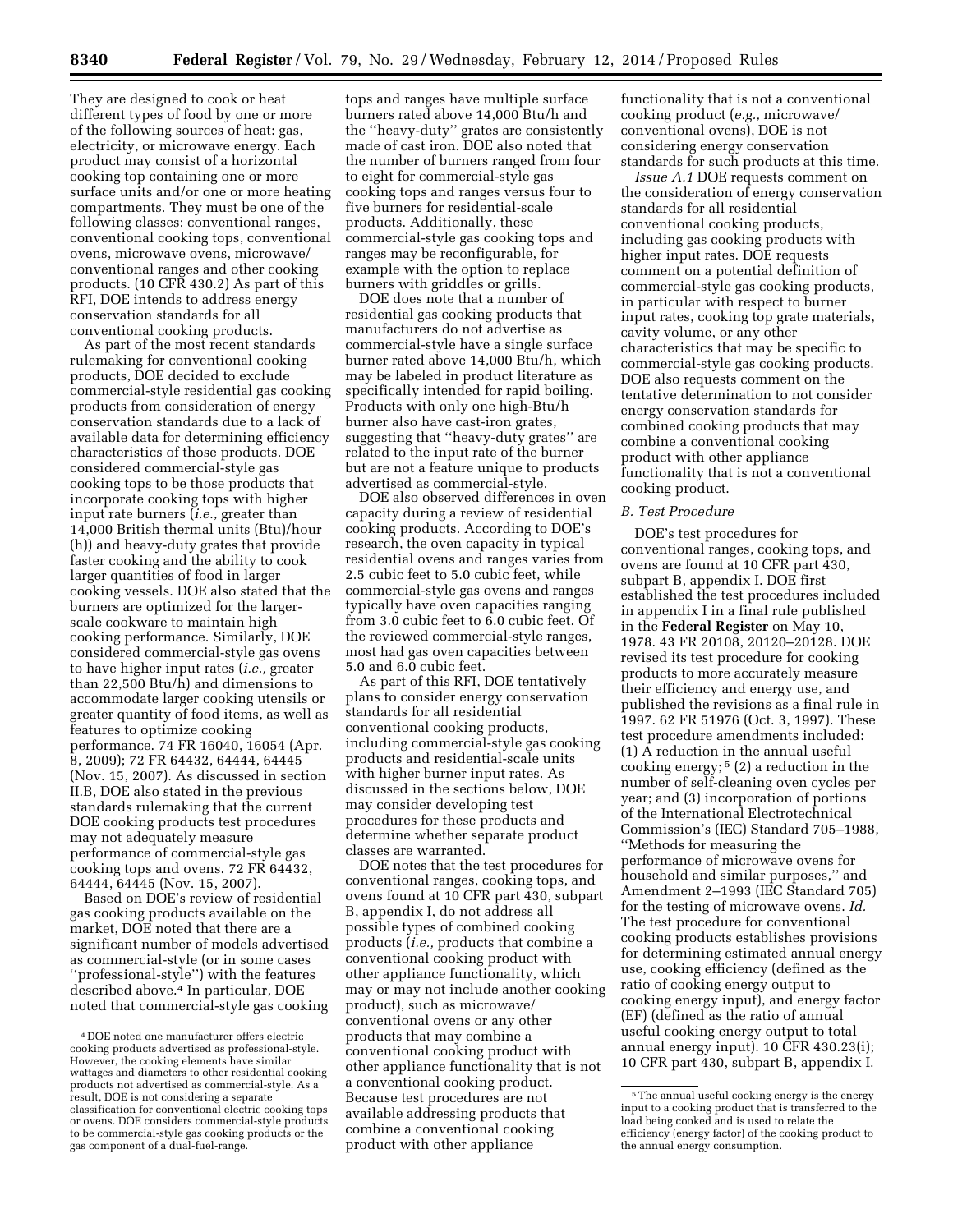DOE published a final rule on October 31, 2012, amending the test procedures for conventional cooking products (hereafter referred to as the October 2012 TP Final Rule), to incorporate by reference provisions from IEC Standard 62301 ''Household electrical appliances—Measurement of standby power'' (Second Edition) for the measurement of energy use in standby mode and off mode, and methodology for the measurement of fan-only mode energy use in the energy efficiency metrics. 77 FR 65942.

DOE also published a NOPR on January 30, 2013 (hereafter referred to as the January 2013 Induction TP NOPR), in which it proposed amendments to the cooking products test procedure to allow for testing the active mode energy consumption of induction cooking products; *i.e.,* conventional cooking tops and ranges equipped with induction heating technology for one or more surface units on the cooking top. The proposed test procedure would replace the aluminum test blocks currently specified for conventional cooking top testing with hybrid test blocks comprising two separate stacked pieces: A stainless steel alloy 430 base, which is compatible with the induction technology, and an aluminum body. The proposed hybrid test blocks would have the same outer diameters and heat capacities as the existing aluminum test blocks and would be used for testing all cooking tops being considered in this standards rulemaking, including both conventional and induction cooking tops. 78 FR 6232. This test procedure rulemaking is still in progress.

As discussed in section II., DOE tentatively plans to consider energy conservation standards for all residential conventional cooking products, including commercial-style gas cooking products and residentialscale gas cooking products with higher burner input rates. As part of the previous energy conservation standards rulemaking, DOE noted that the test procedure for gas cooking tops is currently based on measuring temperature rise in an aluminum block with a single diameter for all burner input rates. DOE stated that the diameter of the test block is sufficient to measure higher-output residential-scale burners. For commercial-style burners that may have larger diameter burner rings to accomplish complete combustion, however, DOE noted that this test block diameter may be too small to achieve proper heat transfer and may not be representative of the dimensions of suitable cookware. DOE further stated that it was not aware of any data to determine the measurement

of energy efficiency or energy efficiency characteristics for those products. 72 FR 64432, 64444 (Nov. 15, 2007). DOE also noted that the test procedure may not adequately measure performance of commercial-style gas ovens. DOE stated that the single test block may not adequately measure the temperature distribution that is inherent with the larger cavity volumes and higher input rates typically found in these products. DOE stated that it was not aware of any data upon which to determine the measurement of energy efficiency or energy efficiency characteristics for commercial-style gas ovens, so it therefore decided to exclude commercial-style gas cooking products from consideration of energy conservation standards. 72 FR 64432, 64445 (Nov. 15, 2007). Because DOE is tentatively planning to consider energy conservation standards for commercialstyle gas cooking products and residential-scale units with higher burner input rates for this rulemaking, DOE may consider amending the cooking products test procedure in 10 CFR part 430, subpart B, appendix I to include methods for measuring the energy use of commercial-style gas cooking products and residential-scale gas cooking products with higher burner input rates.

DOE plans to consider the test procedure amendments adopted in the October 2012 TP Final Rule and the proposed amendments in the January 2013 Induction TP NOPR as part of this rulemaking. DOE also plans to consider any additional test procedure amendments developed for commercialstyle gas cooking products and residential-scale gas cooking products with higher burner input rates.

*Issue B.1* DOE requests comment on appropriate test methods for measuring the energy consumption of commercialstyle gas cooking products and residential-scale gas cooking products with higher burner input rates. In particular, DOE requests comment and data on the size of test blocks that would be representative of typical consumer use for these products.

### *C. Market Assessment*

The market and technology assessment provides information about the residential conventional cooking products industry that will be used throughout the rulemaking process. For example, this information will be used to determine whether the existing product class structure requires modification based on the statutory criteria for setting such classes and to explore the potential for technological improvements in the design and

manufacturing of such products. The Department uses qualitative and quantitative information to characterize the structure of the residential cooking products industry and market. DOE will identify and characterize the manufacturers of cooking products, estimate market shares and trends, address regulatory and non-regulatory initiatives intended to improve energy efficiency or reduce energy consumption, and explore the potential for technological improvements in the design and manufacturing of cooking products. DOE will also review product literature, industry publications, and company Web sites. Additionally, DOE will consider conducting interviews with manufacturers to assess the overall market for residential conventional cooking products.

### Product Classes

The general criteria for separation into different classes include (1) type of energy used; (2) capacity; or (3) other performance-related features that justify the establishment of a separate energy conservation standard, considering the utility of the feature to the consumer and other factors deemed appropriate by the Secretary. (42 U.S.C. 6295(q))

During the previous energy conservation standards rulemaking for cooking products, DOE evaluated product classes for conventional cooking products based on energy source (*i.e.,* gas or electric) and the type of cooking (*i.e.,* cooking tops and ovens). These distinctions initially yielded four conventional cooking product classes: (1) Gas cooking tops; (2) electric cooking tops; (3) gas ovens; and (4) electric ovens. For electric cooking tops, DOE determined that the ease of cleaning smooth elements provides enhanced consumer utility over coil elements. Because smooth elements typically use more energy than coil elements, DOE defined two separate product classes for electric cooking tops. For both electric and gas ovens, DOE determined that the type of ovencleaning system is a utility feature that affects performance. DOE found that standard ovens and ovens using a catalytic continuous-cleaning process use roughly the same amount of energy. On the other hand, self-cleaning ovens use a pyrolytic process that provides enhanced consumer utility with lower overall energy consumption as compared to either standard or catalytically lined ovens. DOE defined the following product classes in the technical support document (TSD) for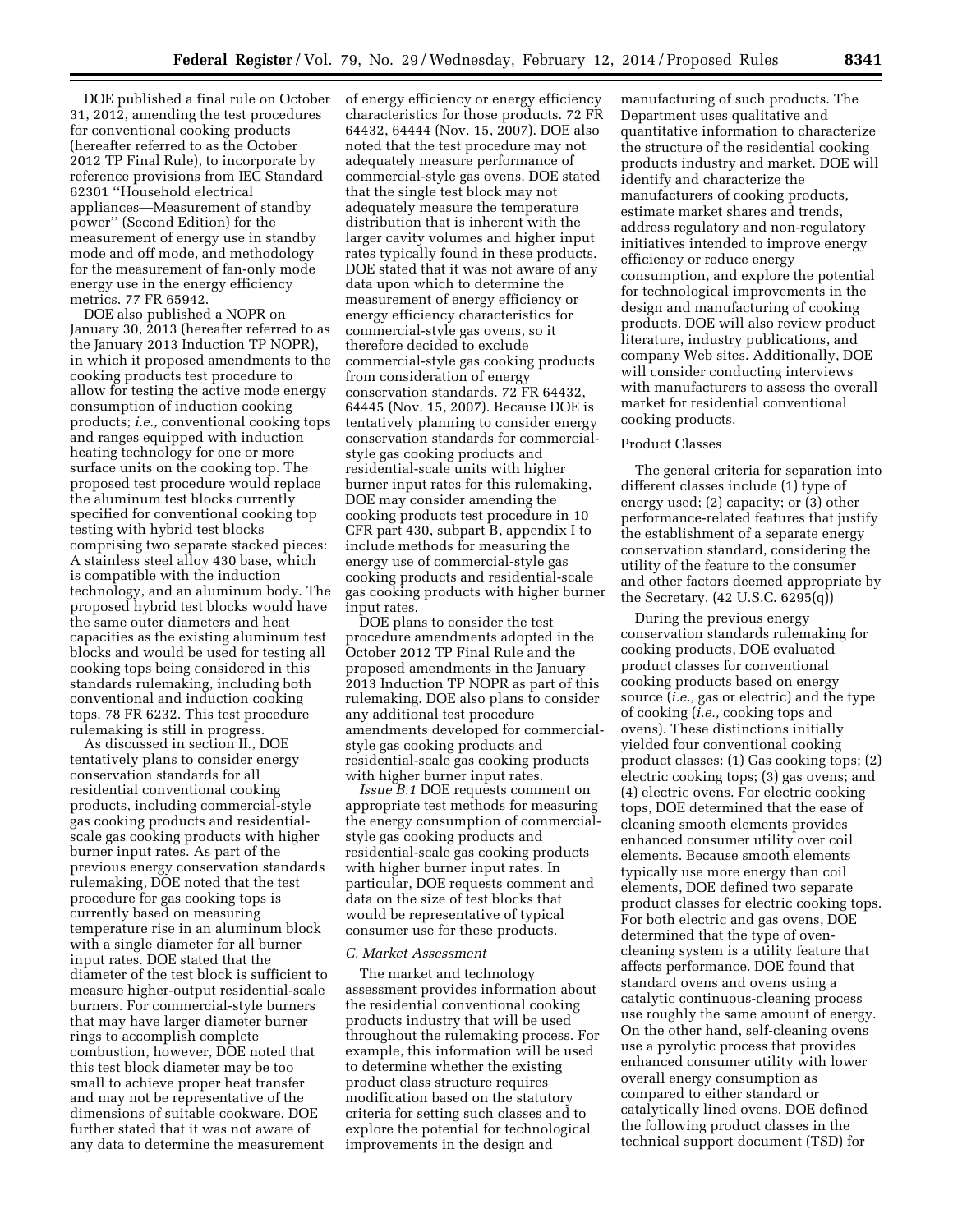the April 2009 Final Rule (2009 TSD) 6 for the previous cooking products standards rulemaking:

• Gas cooking tops—conventional burners;

• Electric cooking tops—low or high wattage open (coil) elements;

• Electric cooking tops—smooth elements;

• Electric ovens—standard oven with or without a catalytic line;

• Electric ovens—self-clean oven;

• Gas ovens—standard oven with or without a catalytic line; and

• Gas ovens—self-clean oven.

For this rulemaking, DOE tentatively plans to maintain the product classes for conventional cooking products from the previous standards rulemaking, as presented above. As discussed below, DOE tentatively plans to consider induction heating as a technology option for electric smooth cooking tops rather than as a separate product class. DOE notes that induction heating provides the same basic function of cooking or heating food as heating by gas flame or electric resistance, and that the installation options available to consumers are also the same for both cooking products with induction and electric resistance heating. As discussed in section II.A, DOE is also planning to consider commercial-style gas cooking products and residential-scale gas cooking products with higher burner input rates as part of this rulemaking. As a result, DOE may consider whether separate product classes are warranted for these latter products.

*Issue C.1* DOE requests feedback on the proposed product classes and seeks information regarding other product classes it should consider for inclusion in its analysis. In particular, DOE requests comment on the determination to consider induction heating as a technology option rather than as a separate product class. In addition, DOE requests comment and data on whether commercial-style gas cooking products or residential-scale gas cooking products with higher burner input rates warrant product classes separate from residential-scale gas cooking products with lower burner input rates. If commenters believe that separate product classes are warranted, DOE requests comment as to how those classes should be configured, i.e., gas burner input rates, number of high input rate burners, cooking top grate materials, oven cavity volume, or some other criteria.

## Technology Assessment

DOE uses information about existing and past technology options and prototype designs to help identify technologies that manufacturers could use to meet and/or exceed energy conservation standards. In consultation with interested parties, DOE intends to develop a list of technologies to consider in its analysis. Initially, this list will include a subset of the technology options considered during the most recent residential cooking products standards rulemaking that are considered to be technologically feasible. Based on a preliminary review of the cooking products market and information published in recent trade publications, technical reports, and manufacturer literature, DOE has observed that the results of the technology screening analysis performed during the previous rulemaking remain largely relevant for this rulemaking.

Based on the technologies identified in the previous standards rulemaking, DOE considered the technologies listed in Table II.1 for gas cooking tops. As part of the previous standards rulemaking, DOE considered electronic ignition as a technology option. However, because the previous standards rulemaking adopted standards to prohibit constant burning pilots for all gas cooking products manufactured on or after April 9, 2012 (74 FR 16040, 16041–44 (Apr. 8, 2009)), DOE considers electronic ignition part of the baseline design. As a result, DOE is not considering electronic ignition as a technology option for improving efficiency for this rulemaking. In addition, DOE's review of gas cooking tops suggests that all such products currently use electromechanical controls that do not consume power in a standby mode or off mode. As a result, DOE did not consider technology options for reducing standby mode or off mode energy consumption.

# TABLE II.1—TECHNOLOGY OPTIONS FOR GAS COOKING TOPS

- 1. Catalytic burners.
- 2. Insulation. 3. Radiant gas burners.
- 4. Reduced excess air at burner.
- 5. Reflective surfaces.
- 6. Sealed burners.
- 7. Thermostatically controlled burners.

For open (coil) element electric cooking tops, DOE considered the technologies listed in Table II.2. DOE noted in the 2009 TSD that reflective surfaces and insulation yield very low energy savings. As with gas cooking

tops, DOE's review of open (coil) element electric cooking tops suggests that all such products use electromechanical controls. As a result, DOE did not consider technology options for reducing standby mode or off mode energy consumption for electric cooking tops with open coils.

# TABLE II.2—TECHNOLOGY OPTIONS FOR OPEN (COIL) ELEMENT ELEC-TRIC COOKING TOPS

- 1. Electronic controls.
- 2. Improved contact conductance.
- 3. Insulation.
- 4. Reflective surfaces.

For smooth element electric cooking tops, DOE considered the technologies listed in Table II.3. In the 2009 TSD, DOE noted that it did not evaluate induction elements because the existing DOE test procedure cannot measure the possible energy savings from this technology. As discussed in section II.B, DOE published the January 2013 Induction TP NOPR to propose amendments to the cooking products test procedure to provide test methods for induction cooking products. As a result, DOE tentatively plans to consider induction elements as a technology option for smooth element electric cooking tops for this rulemaking.

TABLE II.3—TECHNOLOGY OPTIONS FOR SMOOTH ELEMENT ELECTRIC COOKING TOPS

- 2. Halogen elements.
- 3. Induction elements.
- 4. Low-standby-loss electronic controls.

For gas and electric ovens, DOE considered the technologies listed in Table II.4 based on the previous standards rulemaking analysis. Because DOE's current energy conservation standards prohibit standing pilot lights for all gas cooking products, DOE did not consider pilotless ignition as a technology option. In the previous rulemaking, DOE considered electronic spark ignition as a technology option to replace electric glo-bar ignition for conventional gas standard ovens, but not for conventional gas self-clean ovens. For this RFI, DOE reviewed products available on the market, but did not observe any conventional gas self-clean ovens with electronic spark ignition. However, DOE is unaware of any design constraints that would prohibit the use of electronic spark ignition in conventional gas self-clean ovens. As a result, DOE is tentatively

<sup>6</sup>Technical support document from the previous residential cooking products standards rulemaking is available at: *[http://www.regulations.gov/](http://www.regulations.gov/#!documentDetail;D=EERE-2006-STD-0127-0097) [#!documentDetail;D=EERE-2006-STD-0127-0097.](http://www.regulations.gov/#!documentDetail;D=EERE-2006-STD-0127-0097)* 

<sup>1.</sup> Electronic controls.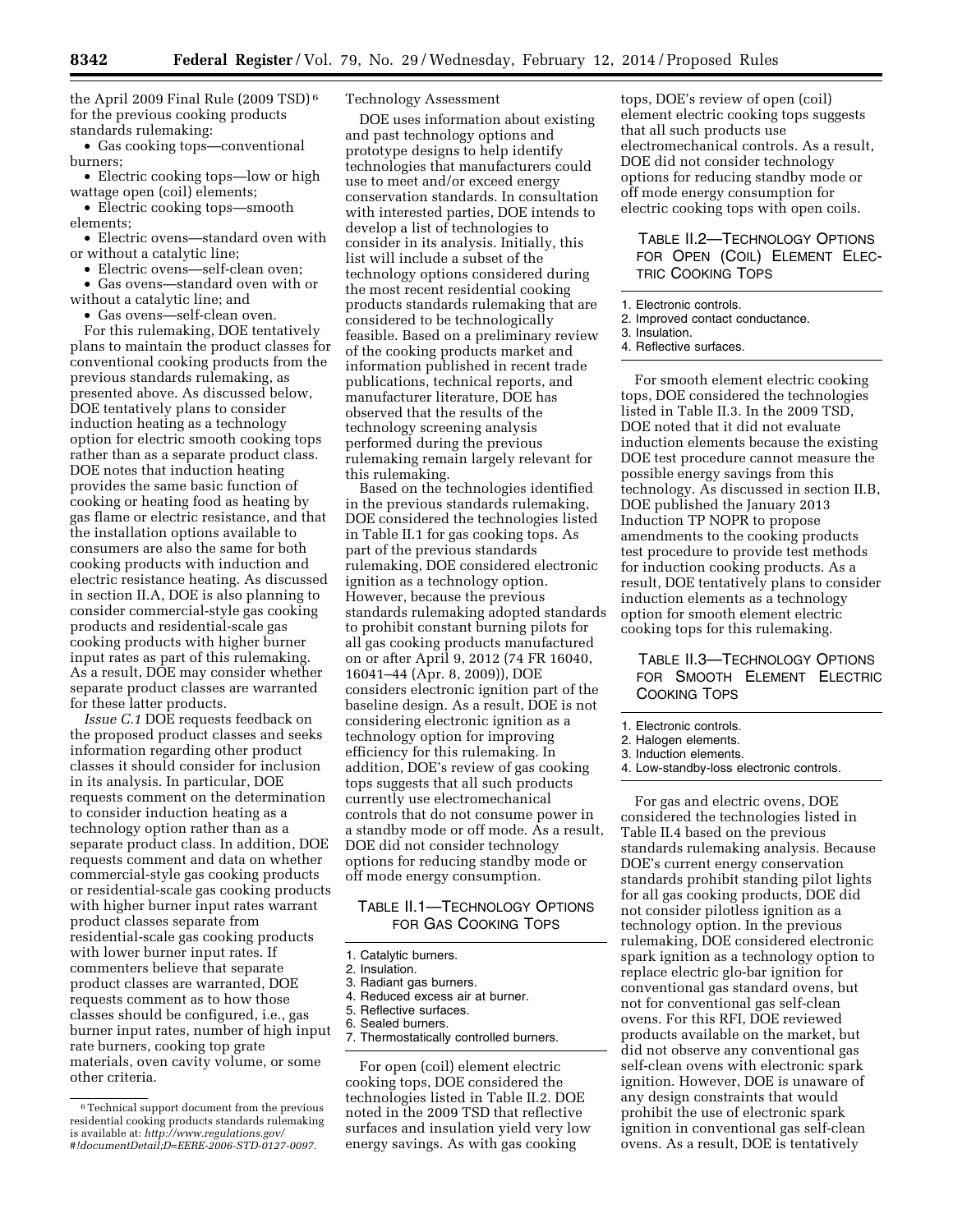planning to consider electronic spark ignition for all conventional gas ovens.

# TABLE II.4—TECHNOLOGY OPTIONS FOR GAS AND ELECTRIC OVENS

1. Bi-radiant oven (electric only).

### 2. Electronic Spark Ignition (gas only).

- 3. Forced convection.
- 4. Halogen lamp oven (electric only).
- 5. Improved and added insulation.
- 6. Improved door seals.
- 7. No oven-door window.
- 8. Oven separator.
- 9. Radiant burner (gas only).
- 10. Reduced conduction losses.
- 11. Reduced thermal mass.
- 12. Reduced vent rate.
- 13. Reflective surfaces.
- 14. Steam cooking.
- 15. Low-standby-loss electronic controls.

*Issue C.2* DOE seeks information related to the efficiency improving technologies listed in Table II.4 or other unlisted technologies as to their applicability to the current market and how these technologies improve efficiency of residential conventional cooking products as measured according to the DOE test procedure. Additionally, DOE requests comment on the effects of the gas cooking products technology options on efficiency for commercialstyle gas cooking products and gas cooking products with higher burner input rates.

## *D. Engineering Analysis*

The engineering analysis estimates the cost-efficiency relationship of products at different levels of increased energy efficiency. This relationship serves as the basis for the cost-benefit calculations for consumers, manufacturers, and the nation. In determining the cost-efficiency relationship, DOE estimates the increase in manufacturer cost associated with increasing the efficiency of products above the baseline to the maximum technologically feasible (''max-tech'') efficiency level for each product class. The baseline model is used as a reference point for each product class in the engineering analysis and the lifecycle cost and payback-period analyses.

### Baseline Models

For each established product class, DOE selects a baseline model as a reference point against which any changes resulting from energy conservation standards can be measured. The baseline model in each product class represents the

characteristics of common or typical products in that class. Typically, a baseline model is one that meets the current minimum energy conservation standards.

In developing the baseline efficiency levels, DOE initially considered the current standards for conventional gas cooking products and the baseline efficiency levels for conventional electric cooking products from the previous standards rulemaking analysis. Since the last standards rulemaking, as discussed in section II.B, DOE amended the cooking products test procedures as part of the October 2012 TP Final Rule to include methods for measuring standby mode and off mode energy consumption and fan-only mode energy consumption for conventional cooking products. In addition, as part of the January 2013 Induction TP NOPR, DOE is proposing to amend the active mode test procedures for conventional cooking tops. DOE has developed tentative baseline efficiency levels considering these proposed and amended test procedures based on the integrated annual energy use metric combining active mode, standby mode, and off mode energy use.

For this RFI, DOE developed tentative baseline efficiency levels for gas and electric cooking tops considering energy use in different operating modes (*i.e.,*  active mode, standby mode, and off mode) using the following methodology. DOE first considered the baseline active mode efficiency levels from the previous standards rulemaking analysis in the 2009 TSD. For gas cooking tops, DOE notes that the previous standards rulemaking adopted standards to prohibit constant burning pilots for products manufactured on or after April 9, 2012. 74 FR 16040, 16041–44 (Apr. 8, 2009). As a result, DOE considered the baseline efficiency level for gas cooking tops as the efficiency level corresponding to electronic ignition. Because DOE is proposing to amend the cooking products test procedure to replace the aluminum test blocks currently specified for conventional cooking top testing with hybrid test blocks (a stainless steel alloy 430 base and an aluminum body), DOE also considered the effects of these proposed test procedure amendments on the baseline active mode efficiency levels. Based on testing conducted for the January 2013 Induction TP NOPR,7 the

measured cooking efficiency using the proposed test block was on average 8.5 percent lower than the cooking efficiency using the current test block. 78 FR 6232, 6236, 6239 (Jan. 30, 2013). Based on this data, DOE scaled the active mode cooking efficiency in this rulemaking for all three cooking top product classes to account for the proposed test procedure amendments in the January 2013 Induction TP NOPR.

As discussed in section II.B, the October 2012 TP Final Rule amended the cooking products test procedure to provide methods for measuring conventional cooking product standby mode and off mode energy use, and created an integrated annual energy consumption (IAEC) metric combining standby mode and off mode energy consumption with the active mode energy consumption. 77 FR 65942. As a result, DOE considered the baseline energy use associated with standby mode and off mode for this RFI. DOE reviewed the gas cooking tops and electric open (coil) element cooking tops available on the market, noting that all of these products used electromechanical controls. As a result, DOE did not consider any additional energy consumption in standby mode or off mode for these two product classes. DOE observed that a large number of electric smooth element cooking tops on the market were equipped with electronic controls. DOE reviewed the cooking top standby test data presented in the microwave oven test procedure supplemental NOPR (SNOPR) that published on May 16, 2012 (77 FR 28805, 28811), $\delta$  noting that the standby power for 4 models tested ranged from 0.6 watts (W) to 3.0 W, with an average of 1.9 W. DOE is considering the baseline standby power that was the highest standby power that DOE observed while providing full consumer utility, in this case 3.0 W, as part of the IAEC.

DOE is tentatively considering that it analyze the baseline IAEC levels for gas and electric cooking tops presented in Table II.5.

<sup>7</sup>As part of the induction cooking products test procedure rulemaking, DOE conducted testing with

both the current and proposed test blocks for 3 different cooking tops with a total of 6 different surface heating elements.

<sup>8</sup> In the May 2012 microwave oven test procedure SNOPR, DOE considered test procedure amendments for measuring the standby mode and off mode energy consumption of combined cooking products and, as a result, presented standby power data for microwave ovens, conventional cooking tops, and conventional ovens.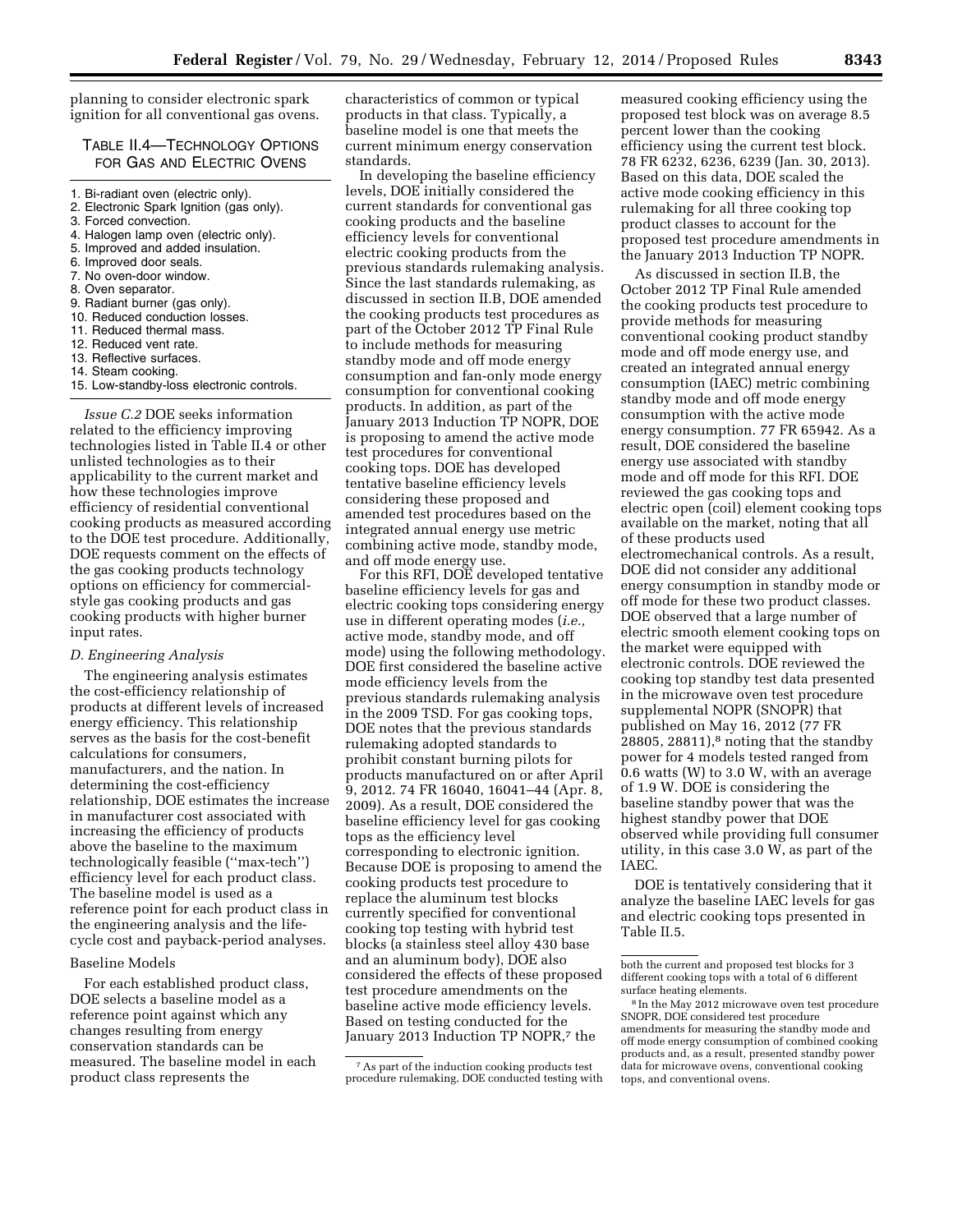|--|

| Product class                                                        | 2009 standards rule-<br>making |                | Proposed test<br>procedure | Proposed IAEC                                        |  |
|----------------------------------------------------------------------|--------------------------------|----------------|----------------------------|------------------------------------------------------|--|
|                                                                      | Cooking effi-<br>ciency        | EF             | cooking effi-<br>ciency    |                                                      |  |
| Electric Cooking Tops-Low or High Wattage Open (Coil) Ele-<br>ments. | 0.399<br>0.737                 | 0.399<br>0.737 | 0.365                      | 1445.0 kBtu<br>$0.674$   256.7 kilowatt-hours (kWh). |  |
|                                                                      | 0.742                          | 0.742          | 0.679                      | 280.6 kWh.                                           |  |

# TABLE II.5—CONVENTIONAL COOKING TOPS BASELINE EFFICIENCY LEVELS

For this RFI, DOE developed tentative baseline efficiency levels for gas and electric ovens considering energy use in different operating modes (*i.e.,* active mode, standby/off mode, and fan-only mode) using the following methodology. DOE first considered the baseline active mode efficiency from the previous standards rulemaking analysis in the 2009 TSD. As discussed above, the previous standards rulemaking adopted standards to prohibit constant burning pilots for all gas standard (*i.e.,* non-selfcleaning) ovens manufactured on or after April 9, 2012. As a result, DOE considered the baseline active mode efficiency level for gas standard ovens as the efficiency level corresponding to electronic ignition.

As discussed in section II.B, DOE amended the cooking products test procedure to include provisions for measuring standby mode and off mode energy consumption for conventional ovens. As a result, DOE considered the baseline energy use associated with standby mode and off mode for this RFI. Based on DOE's review of products

available on the market, DOE observed a large number of ovens in all product classes that were equipped with electronic controls. DOE also notes that the units equipped with only electromechanical controls likely consume little to no energy in standby mode or off mode. For standby mode, DOE reviewed the test data presented in the May 2012 microwave oven test procedure SNOPR, noting that the standby power for 11 conventional oven models tested ranged from 1.1 W to 10.7 W, with an average of 3.4 W. 77 FR 28805, 28811 (May 16, 2012). DOE is tentatively considering the baseline standby power that was the highest standby power that DOE observed while providing full consumer utility, in this case 10.7 W.

In addition, as discussed in section II.B, DOE amended the cooking products test procedure to include provisions for measuring fan-only mode energy consumption for conventional ovens. Based on DOE's testing for the October 2012 TP Final Rule, DOE observed that ovens are normally

capable of operating in fan-only mode. As a result, DOE considered the additional annual energy consumption in fan-only mode to develop the baseline efficiency levels. For fan-only mode, DOE presented data in a separate SNOPR for the conventional cooking products test procedure published on May 25, 2012 showing that the fan power ranged from 16 W to 50 W and that the duration of fan-only mode ranged from 10 minutes to 3.5 hours. 77 FR 31444, 31448. Using the highest fanonly mode power and duration that DOE observed, DOE estimated for this rulemaking a baseline per-cycle fan-only mode energy consumption of 0.175 kilowatt-hours (kWh) per cycle. DOE accounted for the fan-only mode energy consumption in the IAEC for each product class based on the per-cycle energy consumption and the number of annual cooking cycles.

DOE is tentatively considering that it analyze the baseline IAEC levels for conventional gas and electric ovens presented in Table II.6.

# TABLE II.6—CONVENTIONAL OVENS BASELINE EFFICIENCY LEVELS

|                                                                                                                         |                                        | 2009 Standards rulemaking                 |                                                            |
|-------------------------------------------------------------------------------------------------------------------------|----------------------------------------|-------------------------------------------|------------------------------------------------------------|
| Product class                                                                                                           | EF                                     | Annual energy<br>consumption <sup>9</sup> | Proposed IAEC                                              |
| Gas Oven-Standard Oven with or without a Catalytic Line<br>Electric Oven-Standard Oven with or without a Catalytic Line | 0.0536<br>0.0540<br>0.1066<br>$0.1099$ | 1656.7 kBtu<br>1644.4 kBtu<br>274.9 kWh   | 2076.5 kBtu.<br>  1965.0 kBtu.<br>370.0 kWh.<br>360.0 kWh. |

*Issue D.1* DOE requests comment on approaches that it should consider when determining the baseline efficiency levels for each product class, including information regarding the merits and/or limitations of such approaches.

*Issue D.2* DOE also requests additional test data to characterize the baseline efficiency levels for each

product class. In particular, DOE requests additional standby mode and off mode data for each product class to characterize the baseline standby/off mode power levels. DOE also requests additional test data for conventional ovens regarding the energy use in fanonly mode. DOE requests additional test data for conventional cooking tops

showing the difference in measured efficiency using the current test procedure and the test procedure proposed in the January 2013 Induction TP NOPR.

## Higher Efficiency Levels

DOE will analyze each product class to determine the relevant trial standard levels (TSLs) and to develop

<sup>9</sup> DOE notes that the previous conventional cooking products test procedure in appendix I included the clock energy consumption. As a result, DOE subtracted the clock energy consumption

before adding the standby and off mode energy consumption when considering integrated efficiency levels for this standards rulemaking.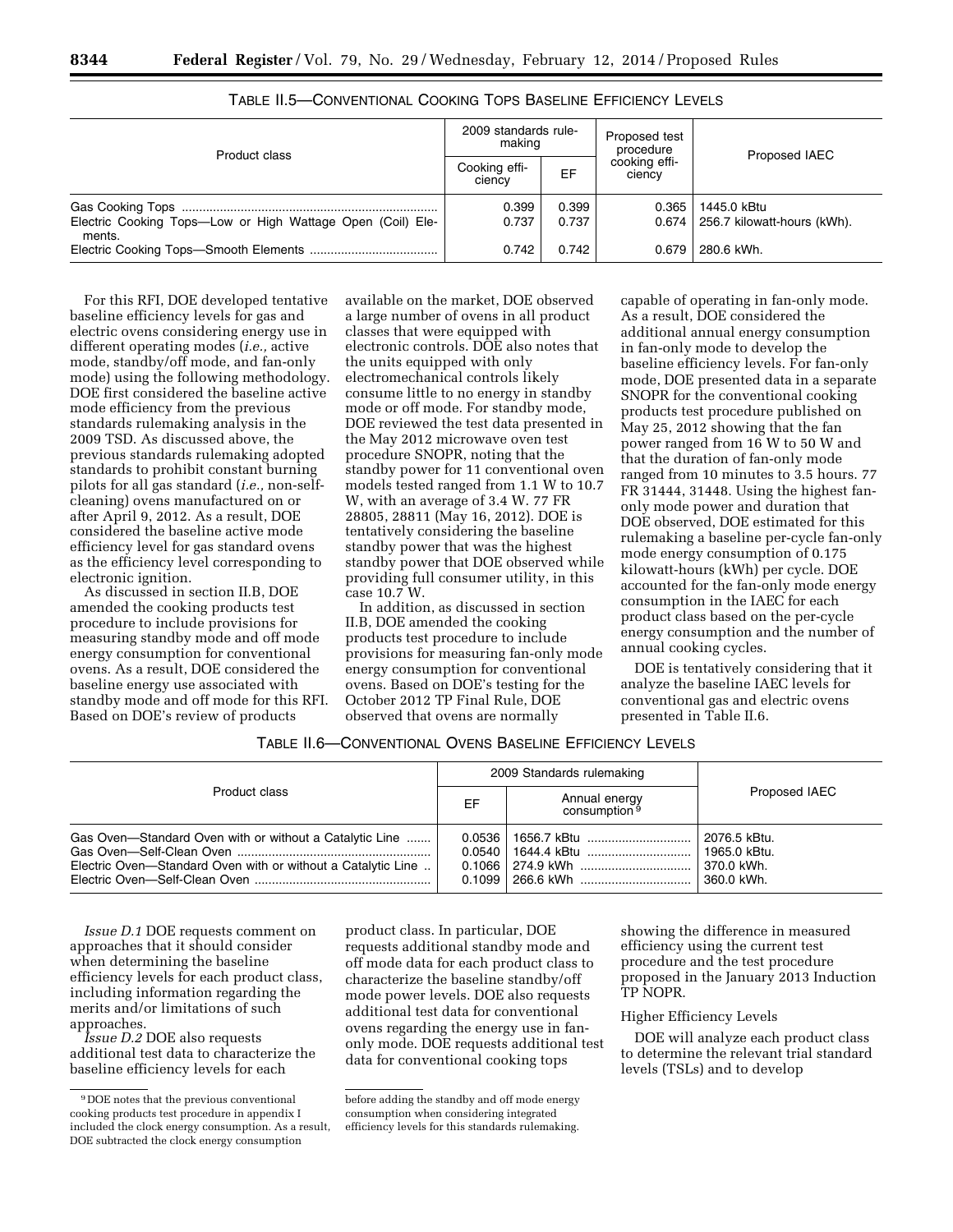incremental manufacturing cost data at each higher efficiency level. DOE tentatively plans to analyze the proposed efficiency levels based on the IAEC metric that accounts for the test procedure amendments adopted in the October 2012 TP Final Rule and the amendments proposed in the January 2013 Induction TP NOPR.

For gas and electric cooking tops, DOE plans to use the efficiency levels presented in the 2009 TSD, adjusted to account for the proposed and amended test procedures. DOE plans to consider an additional efficiency level for electric smooth cooking tops associated with changing conventional linear power supplies to switch-mode power supplies. DOE also notes that the

Commission of the European Communities published Commission Regulation 1275/2008 on December 17, 2008 implementing Ecodesign requirements for standby and off mode electric power consumption for a specified list of energy using products, which includes the cooking products covered by this rulemaking. The Ecodesign regulation requires that any of these products manufactured after December 17, 2012, have a maximum standby power of 1 W. As a result, DOE considered an additional efficiency levels for electric smooth cooking tops associated with a 1–W standby power level. In addition, DOE considered an efficiency level for electric smooth cooking tops associated with induction

technology. DOE based this efficiency level on the testing results presented in the January 2013 Induction TP NOPR that showed a 9.8 percent increase in cooking efficiency for induction cooking tops compared to conventional electric smooth cooking tops. 78 FR 6232, 6239 (Jan. 30, 2013). DOE ordered the efficiency levels based on the costeffectiveness of the design options using data from the 2009 TSD and preliminary estimates for standby power design options. Table II.7 through Table II.9 present the proposed efficiency levels for gas and electric cooking tops. DOE may consider revisions to the order of efficiency levels as additional costefficiency data is made available.

| TABLE II.7—EFFICIENCY LEVELS UNDER CONSIDERATION FOR GAS COOKING TOPS |  |  |
|-----------------------------------------------------------------------|--|--|
|-----------------------------------------------------------------------|--|--|

| Level         | Efficiency level source | 2009 standards rule-<br>making |                | Proposed<br>test procedure | Proposed IAEC    |
|---------------|-------------------------|--------------------------------|----------------|----------------------------|------------------|
|               |                         | Cooking<br>efficiencv          | EF             | cooking<br>efficiency      | (kBtu)           |
| Baseline<br>. |                         | 0.399<br>0.420                 | 0.399<br>0.420 | 0.365<br>0.384             | 1445.0<br>1372.7 |

## TABLE II.8—EFFICIENCY LEVELS UNDER CONSIDERATION FOR OPEN (COIL) ELEMENT ELECTRIC COOKING TOPS

| Level         | Efficiency level source | 2009 standards rule-<br>making |                | Proposed test<br>procedure | Proposed IAEC  |
|---------------|-------------------------|--------------------------------|----------------|----------------------------|----------------|
|               |                         | Cooking<br>efficiencv          | EF             | cooking<br>efficiency      | (kBtu)         |
| Baseline<br>. | 2009 TSD (Baseline)     | 0.737<br>0.769                 | 0.737<br>0.769 | 0.674<br>0.704             | 256.7<br>246.0 |

# TABLE II.9—EFFICIENCY LEVELS UNDER CONSIDERATION FOR SMOOTH ELEMENT ELECTRIC COOKING TOPS

| Level    | Efficiency level source                       | 2009 standards rule-<br>making |       | Proposed<br>test procedure | Proposed IAEC |
|----------|-----------------------------------------------|--------------------------------|-------|----------------------------|---------------|
|          |                                               | Cooking<br>efficiency          | EF    | cookina<br>efficiency      | (kBtu)        |
| Baseline |                                               | 0.742                          | 0.742 | 0.679                      | 280.6         |
| 1        | Baseline + Switch-Mode Power Supply (SMPS)    | 0.742                          | 0.742 | 0.679                      | 268.6         |
| 2  '     |                                               | 0.742                          | 0.742 | 0.679                      | 263.5         |
| 3        | 2009 TSD (Halogen Lamp Element) + 1 W Standby | 0.753                          | 0.753 | 0.689                      | 259.8         |
| 4        |                                               |                                | .     | 0.746                      | 245.9         |
|          |                                               |                                | .     | 0.746                      | 240.7         |

For gas and electric ovens, DOE again plans to use the efficiency levels presented in the 2009 TSD, adjusted to account for the proposed and amended test procedures. DOE plans to consider an additional efficiency level for all conventional oven product classes associated with changing the conventional linear power supplies to

switch-mode power supplies. DOE also plans to consider an additional efficiency level for all conventional oven product classes based on the 1–W Ecodesign standby requirement discussed above. For gas self-clean ovens, DOE is also considering an additional efficiency level associated with changing the baseline electric globar ignition to electronic spark ignition. DOE ordered the efficiency levels based on the cost-effectiveness of the design options using data from the 2009 TSD and preliminary estimates for standby power design options. Table II.10 through Table II.13 present the proposed efficiency levels for gas and electric ovens.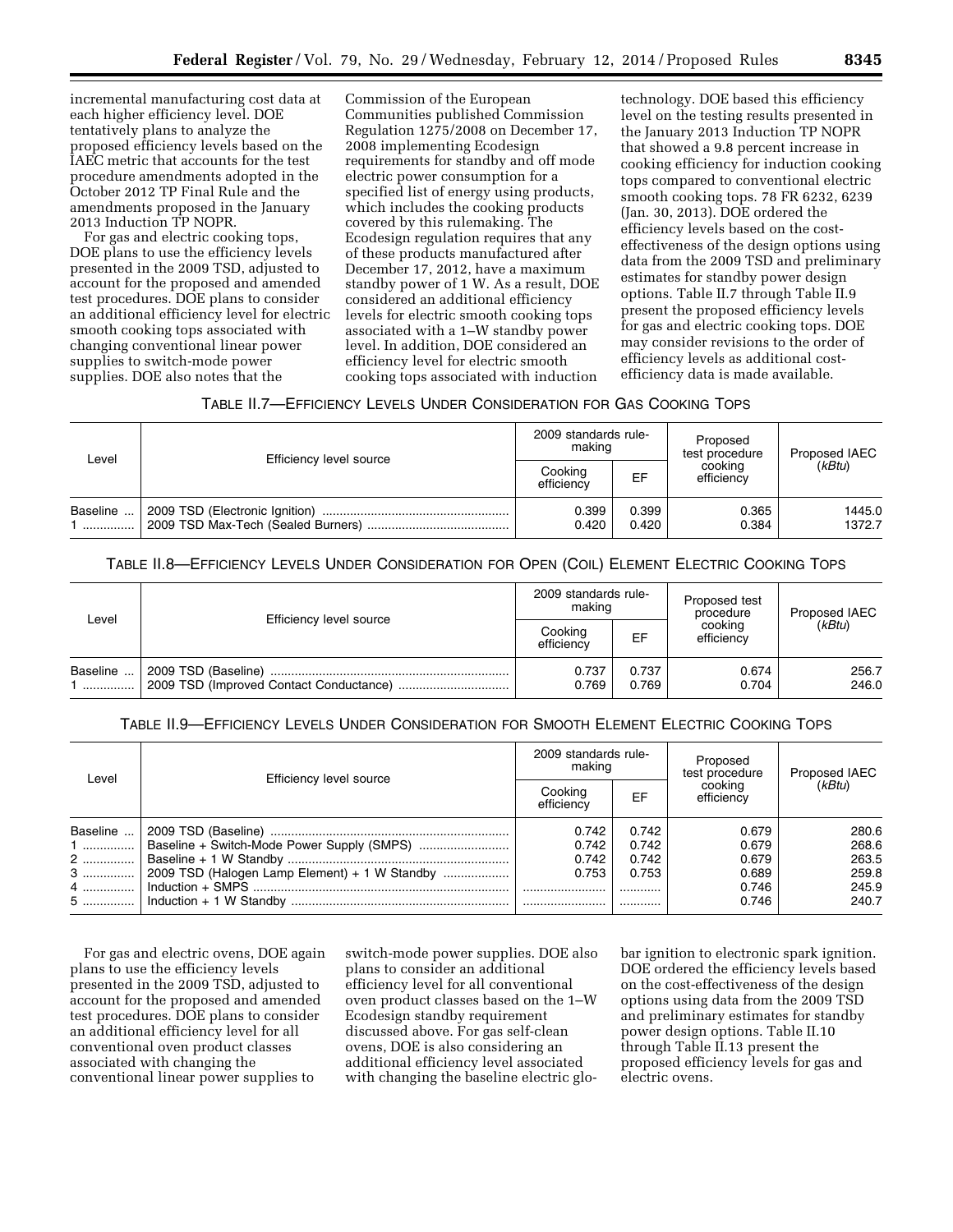# TABLE II.10—EFFICIENCY LEVELS UNDER CONSIDERATION FOR GAS OVENS—STANDARD OVENS WITH OR WITHOUT A CATALYTIC LINE

|          |                         |        | 2009 standards rulemaking              |                         |
|----------|-------------------------|--------|----------------------------------------|-------------------------|
| Level    | Efficiency level source | EF     | Annual energy<br>consumption<br>(kBtu) | Proposed IAEC<br>(kBtu) |
| Baseline |                         | 0.0536 | 1656.7                                 | 2076.5                  |
| $1$      |                         | 0.0536 | 1656.7                                 | 1932.0                  |
| 2        |                         | 0.0566 | 1568.9                                 | 1844.2                  |
| 3        |                         | 0.0616 | 1442.4                                 | 1717.7                  |
| 4        |                         | 0.0622 | 1427.3                                 | 1702.6                  |
| 5        |                         | 0.0625 | 1420.1                                 | 1695.4                  |
| 6        |                         | 0.0630 | 1410.6                                 | 1685.9                  |
| 7        |                         | 0.0653 | 1360.7                                 | 1636.0                  |
| 8        |                         | 0.0653 | 1360.7                                 | 1499.1                  |

# TABLE II.11—EFFICIENCY LEVELS UNDER CONSIDERATION FOR GAS OVENS—SELF-CLEAN OVENS

|          |                         |        | 2009 standards rulemaking              |                         |
|----------|-------------------------|--------|----------------------------------------|-------------------------|
| Level    | Efficiency level source | EF     | Annual energy<br>consumption<br>(kBtu) | Proposed IAEC<br>(kBtu) |
| Baseline |                         | 0.0540 | 1644.4                                 | 1965.0                  |
| $1$      |                         | 0.0540 | 1644.4                                 | 1820.5                  |
| 2        |                         | 0.0625 | 1420.8                                 | 1596.9                  |
| 3        |                         | 0.0680 | 1306.3                                 | 1482.3                  |
| 4        |                         | 0.0685 | 1295.9                                 | 1472.0                  |
| 5        |                         | 0.0687 | 1291.8                                 | 1467.8                  |
| 6        |                         | 0.0687 | 1291.8                                 | 1330.9                  |

# TABLE II.12—EFFICIENCY LEVELS UNDER CONSIDERATION FOR ELECTRIC OVENS—STANDARDS OVENS WITH OR WITHOUT A CATALYTIC LINE

|          |                         |        | 2009 standards rulemaking             |                        |
|----------|-------------------------|--------|---------------------------------------|------------------------|
| Level    | Efficiency level source | EF     | Annual energy<br>consumption<br>(kWh) | Proposed IAEC<br>(kWh) |
| Baseline |                         | 0.1066 | 274.9                                 | 370.0                  |
| $1$      |                         | 0.1066 | 274.9                                 | 327.7                  |
| 2        |                         | 0.1113 | 263.3                                 | 316.1                  |
| 3        |                         | 0.1163 | 251.9                                 | 304.8                  |
| 4        |                         | 0.1181 | 248.1                                 | 300.9                  |
| 5        |                         | 0.1184 | 247.5                                 | 300.3                  |
| 6        |                         | 0.1209 | 242.3                                 | 295.2                  |
| 7        |                         | 0.1209 | 242.3                                 | 255.0                  |

# TABLE II.13—EFFICIENCY LEVELS UNDER CONSIDERATION FOR ELECTRIC OVENS—SELF-CLEAN OVENS

|                             |                         |                                                | 2009 standards rulemaking                 |                                           |
|-----------------------------|-------------------------|------------------------------------------------|-------------------------------------------|-------------------------------------------|
| Level                       | Efficiency level source | EF                                             | Annual energy<br>consumption<br>(kWh)     | Proposed IAEC<br>(kWh)                    |
| Baseline<br>$1$<br>2<br>$3$ |                         | 0.1099<br>0.1099<br>0.1102<br>0.1123<br>0.1123 | 266.6<br>266.6<br>265.9<br>260.9<br>260.9 | 360.0<br>317.7<br>317.0<br>312.0<br>271.9 |

*Issue D.3* DOE seeks input concerning the efficiency levels it tentatively plans to use for each product class for collecting incremental cost data from manufacturers of residential cooking

products. DOE also seeks input on appropriate maximum technologically feasible efficiency levels and the basis for why those levels should be selected.

*Issue D.4* DOE requests data on how the relative changes in efficiencies presented above for residential-scale gas cooking products would differ for commercial-style gas cooking products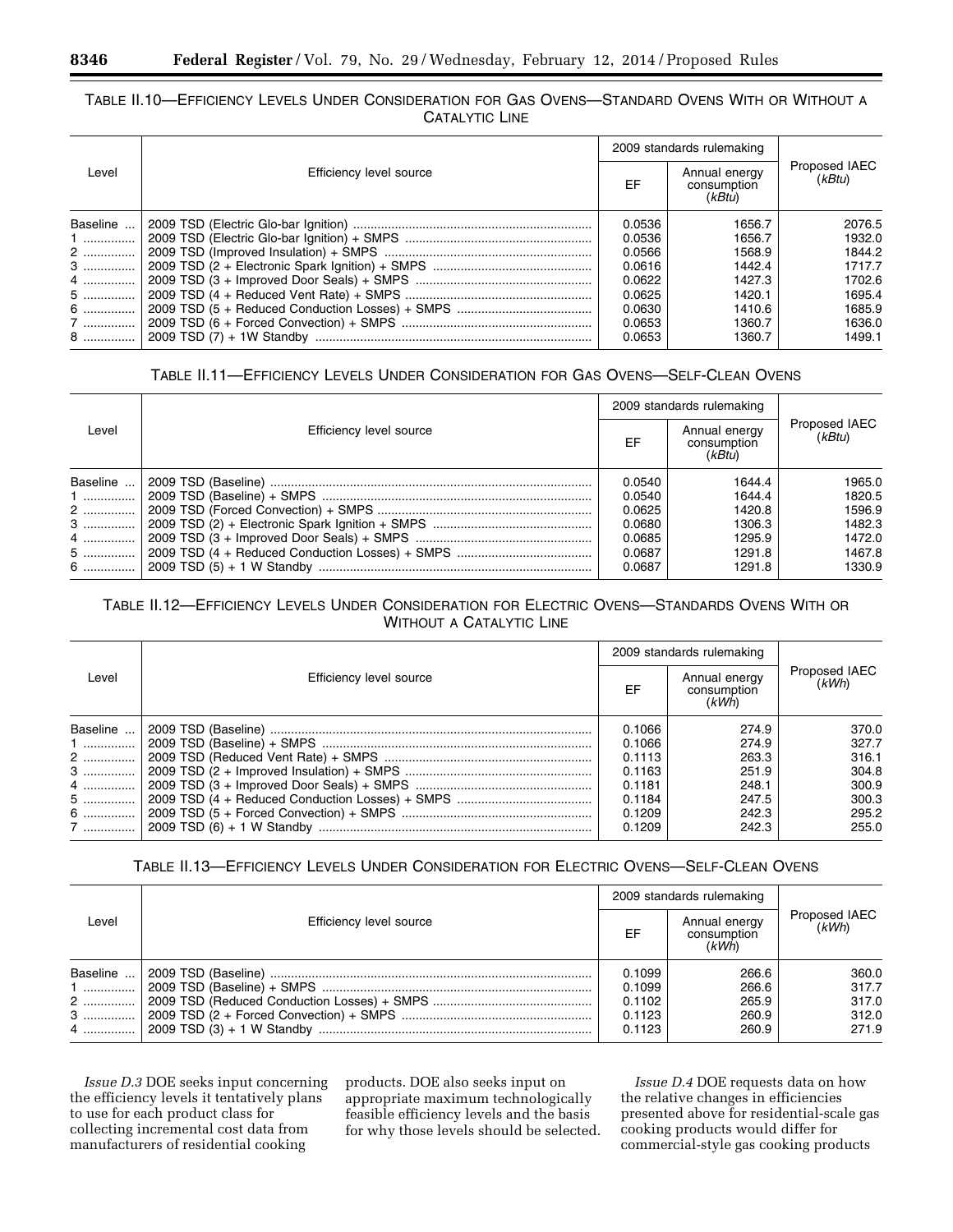and gas cooking products with higher burner input rates.

Approach for Determining the Cost-Efficiency Relationship

In order to create the cost-efficiency relationship, DOE intends to use a design-option approach, using reverse engineering (physical teardowns and testing of existing products in the market) to identify the incremental cost and efficiency improvement associated with each design option or design option combination.

DOE will analyze technologies and associated costs representative of baseline units as part of the reverseengineering process. DOE intends to perform reverse engineering for each product class being analyzed. Whenever possible, DOE will attempt to reverse engineer test units that share similar platforms to better identify the efficiency benefits and costs of design options. As units are torn down, all design options used in them are noted and reviewed. Prior to tear down, DOE also plans to conduct limited testing to establish what control strategies are being used by manufacturers in conjunction with design options and platform design. Unit testing may include the measurement of disaggregated energy consumption to identify the relationship between particular components and control strategies taken by manufacturers to achieve higher efficiency levels. As part of the reverse-engineering process, DOE will attempt to generate a cost-efficiency relationship for each design option identified. In support of this designoption approach, DOE will consider cost-efficiency data from the 2009 TSD. DOE also requests incremental cost data for each cooking product design option. DOE intends the data to represent the average industry-wide incremental production cost for each technology.

To be useful in the manufacturer impact analysis, manufacturer cost information should reflect the variability in baseline models, design strategies, and cost structures that can exist among manufacturers. This information allows DOE to better understand the industry and its associated cost structure, and, thus, it helps predict the most likely impact that new energy efficiency regulations would have. For example, the reverseengineering methodology allows DOE to estimate the ''green-field'' costs of building new facilities, yet the majority of plants in any given industry are comprised of a mix of assets in different stages of depreciation. Interviews with manufacturers not only help DOE refine its capital expenditure estimates, but

they also allow DOE to refine depreciation and other financial parameters.

DOE will refine the cost-efficiency data it generates through the reverseengineering activities with information obtained through follow-up manufacturer interviews and, as necessary, information contained in the market and technology assessment and further review of publicly available cost and performance information.

*Issue D.5* DOE requests feedback on using a design option approach supplemented with reverse engineering to determine the relationship between manufacturer cost and energy efficiency for residential cooking products.

*Issue D.6* DOE also requests incremental cost data for each cooking product design option. DOE intends the data to represent the average industrywide incremental production cost for each technology. DOE also welcomes comment and data on how the incremental costs for residential-scale gas cooking products compare to those for commercial-style gas cooking products and gas cooking products with higher burner input rates.

EPCA also requires DOE to consider any lessening of the utility or the performance of a covered product likely to result from the imposition of a new standard. (42 U.S.C. 6295(o)(2)(B)(i)(IV)) As part of its analysis of higher efficiency levels, DOE will consider whether new standards may impact the utility of residential cooking products.

*Issue D.7* DOE seeks comment on whether any new standards may impact the utility of cooking products. If such impacts exist, can the effects be quantified? If so, how?

### *E. Markups Analysis*

To carry out the life-cycle cost (LCC) and payback period (PBP) calculations, DOE needs to determine the cost to the residential consumer of baseline products that satisfies the currently applicable standards, and the cost of the more-efficient unit the consumer would purchase under potential amended standards. By applying a multiplier called a ''markup'' to the manufacturer's selling price, DOE is able to estimate the residential consumer's price.

For the April 2009 Final Rule, DOE based the distribution channels on data from the Association of Home Appliance Manufacturers (AHAM). The *2005 Fact Book* (the latest available version from AHAM) shows that more than 93 percent of residential cooking products are sold through retail outlets. Because an overwhelming majority of products are sold through retail outlets, DOE assumed that all of the residential

products are purchased by consumers from retail outlets. Thus, DOE analyzed a manufacturer-to-consumer distribution channel consisting of three parties: (1) The manufacturers producing the products; (2) the retailers purchasing the products from manufacturers and selling them to consumers; and (3) the consumers who purchase the products. DOE plans to use the same approach in the current rulemaking.

As was done in the last rulemaking and consistent with the approach followed for other energy consuming products, DOE will determine an average manufacturer markup by examining the annual Securities and Exchange Commission (SEC) 10–K reports filed by publicly traded manufacturers of appliances whose product range includes cooking products. DOE will determine an average retailer markup by analyzing both economic census data from the U.S. Census Bureau and the annual SEC 10–K reports filed by publicly traded retailers.

In addition to developing manufacturer and retailer markups, DOE will develop and include sales taxes to calculate appliance retail prices. DOE will use an Internet source, the Sales Tax Clearinghouse, to calculate applicable sales taxes.

*Issue E.1* DOE seeks input from stakeholders on whether the distribution channels described above are still relevant for kitchen ranges and ovens being considered in this rulemaking. DOE also welcomes comments concerning its proposed approach to developing estimates of markups reflecting future residential cooking products retail prices.

### *F. Energy Use Analysis*

The purpose of the energy analysis is to assess the energy-savings potential of different product efficiencies. DOE uses the annual energy consumption and energy-savings potential in the LCC and PBP analyses to establish the savings in consumer operating costs at various product efficiency levels. As part of the energy use analysis, certain assumptions may be required regarding product application, including how the product is operated and under what conditions.

DOE's energy use analysis estimates the range of energy use of cooking products in the field, *i.e.,* as they are actually used by consumers. Because energy use by residential cooking products varies greatly based on consumer usage patterns, the Department will establish a range of energy use. The Energy Information Administration (EIA)'s *Residential*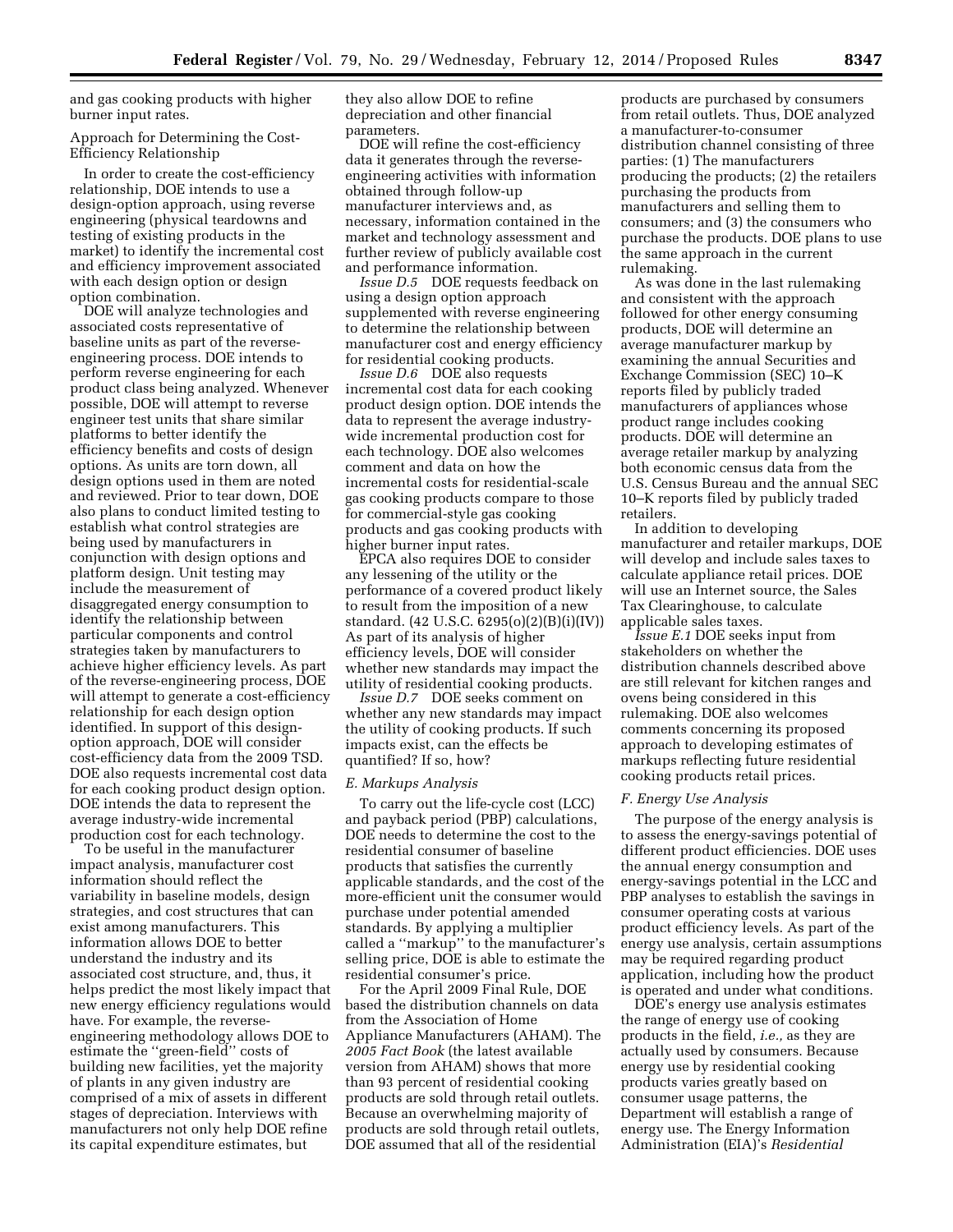*Energy Consumption Survey* (RECS) is one source for estimating the range of energy use for cooking products. DOE will use data from RECS 2009 for the current rulemaking.10 From RECS, DOE will develop household samples for each product class. Although RECS does not provide the annual energy consumption of the cooking product, it does provide the frequency of cooking

use. Thus, DOE can utilize the range in frequency of use to define the variability of the annual energy consumption.

For the April 2009 Final Rule, DOE utilized the 2004 *California Residential Appliance Saturation Study* (CA RASS) 11 and a Florida Solar Energy Center (FSEC) study 12 to establish representative annual energy use values for cooking products. The CA RASS and

FSEC studies confirmed that annual cooking energy use has been consistently declining since the late 1970s. In the last rulemaking, DOE determined the average annual energy consumption for the various product classes as shown in Table II.14. DOE plans to update these values on the basis of most recent studies.

| TABLE II.14-AVERAGE ANNUAL ENERGY CONSUMPTION BY PRODUCT CLASS |
|----------------------------------------------------------------|
|----------------------------------------------------------------|

| Product class | EF                                     | Annual energy consumption (kWh/yr)                                                                                                                   |
|---------------|----------------------------------------|------------------------------------------------------------------------------------------------------------------------------------------------------|
|               | $0.1066$   166.5.<br>$0.1099$   171.0. | $0.737$   128.2.<br>$0.742$   128.2.<br>$0.399$   0.72 (MMBtu/yr).<br>$0.0536$   21.1* (and 0.84 MMBtu/yr).<br>$0.0625$   55.1* (and 0.73 MMBtu/yr). |

\* Represents electrical energy use associated primarily with the ignition system.

DOE requests comment or seeks input from stakeholders on the following issues pertaining to the energy use analysis:

*Issue F.1* Approaches for specifying the typical annual energy consumption;

*Issue F.2* Data sources that DOE can use to characterize the variability in annual energy consumption for cooking products.

# *G. Life-Cycle Cost and Payback Period Analysis*

The purpose of the LCC and PBP analysis is to analyze the effects of potential amended energy conservation standards on consumers of cooking products by determining how a potential amended standard affects their operating expenses (usually decreased) and their total installed costs (usually increased).

DOE intends to analyze the potential for variability and uncertainty by performing the LCC and PBP calculations on a representative sample of households from RECS for the considered product classes using Monte Carlo simulation and probability distributions. The analysis results are a distribution of 10,000 data points showing the range of LCC savings and PBPs for a given efficiency level relative to the baseline level. DOE intends to conduct the analysis for all seven product classes of residential cooking products—Gas Cooking tops with

conventional burners, Electric Cooking tops (Open coil and Smooth elements), Electric Ovens (Standard with or without a catalytic line and self-clean), and Gas Ovens (Standard with or without a catalytic line and self-clean).

DOE expects to use single point values to characterize most components of the total installed cost, including the manufacturer markup and retailer markup. If, however, the manufacturer cost estimates developed in the engineering analysis are characterized using uncertainty or variability, DOE will use probability distributions to capture this uncertainty and variability.

DOE measures savings of potential standards relative to a base case that reflects conditions without new or amended standards. DOE will use efficiency market shares to characterize the base-case product mix. By accounting for consumers who already purchase more efficient products, DOE avoids overstating the potential benefits from potential standards.

*Issue G.1* DOE seeks stakeholder input on its proposed approach of using probability distributions and Monte Carlo simulation to conduct the LCC and PBP analysis.

Inputs to the LCC and PBP analysis are categorized as: (1) Inputs for establishing the purchase expense, otherwise known as the total installed cost, and (2) inputs for calculating the operating expense.

The primary inputs for establishing the total installed cost are the baseline consumer price, standard-level consumer price increases, and installation costs. Baseline consumer prices and standard-level consumer price increases will be determined by applying markups to manufacturer price estimates. The installation cost is added to the consumer price to arrive at a total installed cost. With regard to installation costs, unless the increased efficiency levels considered for this rulemaking result in significantly larger, heavier or functionally different products, DOE expects that more efficient cooking products will incur no increased installation costs.

*Issue G.2* DOE seeks input on whether it is correct to assume that changes in installation costs will be negligible for more-efficient products.

The primary inputs for calculating the operating costs are product energy consumption, product efficiency, electricity and gas prices and forecasts, maintenance and repair costs, product lifetime, and discount rates. Both product lifetime and discount rates are used to calculate the present value of future operating expenses.

Electricity and gas prices are used to calculate the annual cost savings at different efficiency levels. DOE plans to derive average monthly natural gas, and electricity prices for the 27 geographic areas used in RECS 2009 by using the

<sup>10</sup>*RECS 2009* is based on a sample of 12,083 households statistically selected to represent 113.6 million housing units in the United States. *RECS 2009* data are available for 27 geographical areas (including 16 large States) (Available at:<br>www.eia.gov/consumption/residential/).

*[www.eia.gov/consumption/residential/](http://www.eia.gov/consumption/residential/)*). 11California Energy Commission. *California Statewide Residential Appliance Saturation Study,* 

June 2004. Prepared for the California Energy Commission by KEMA–XENERGY, Itron, and

 $12$  Parker, D. S. "Research Highlights from a Large Scale Residential Monitoring Study in a Hot Climate.'' Proceeding of International Symposium on Highly Efficient Use of Energy and Reduction of its Environmental Impact, January 2002. Japan

Society for the Promotion of Science Research for the Future Program, Osaka, Japan. JPS– RFTF97P01002: pp. 108–116. Also published as FSEC–PF369–02, Florida Solar Energy Center, Cocoa, FL.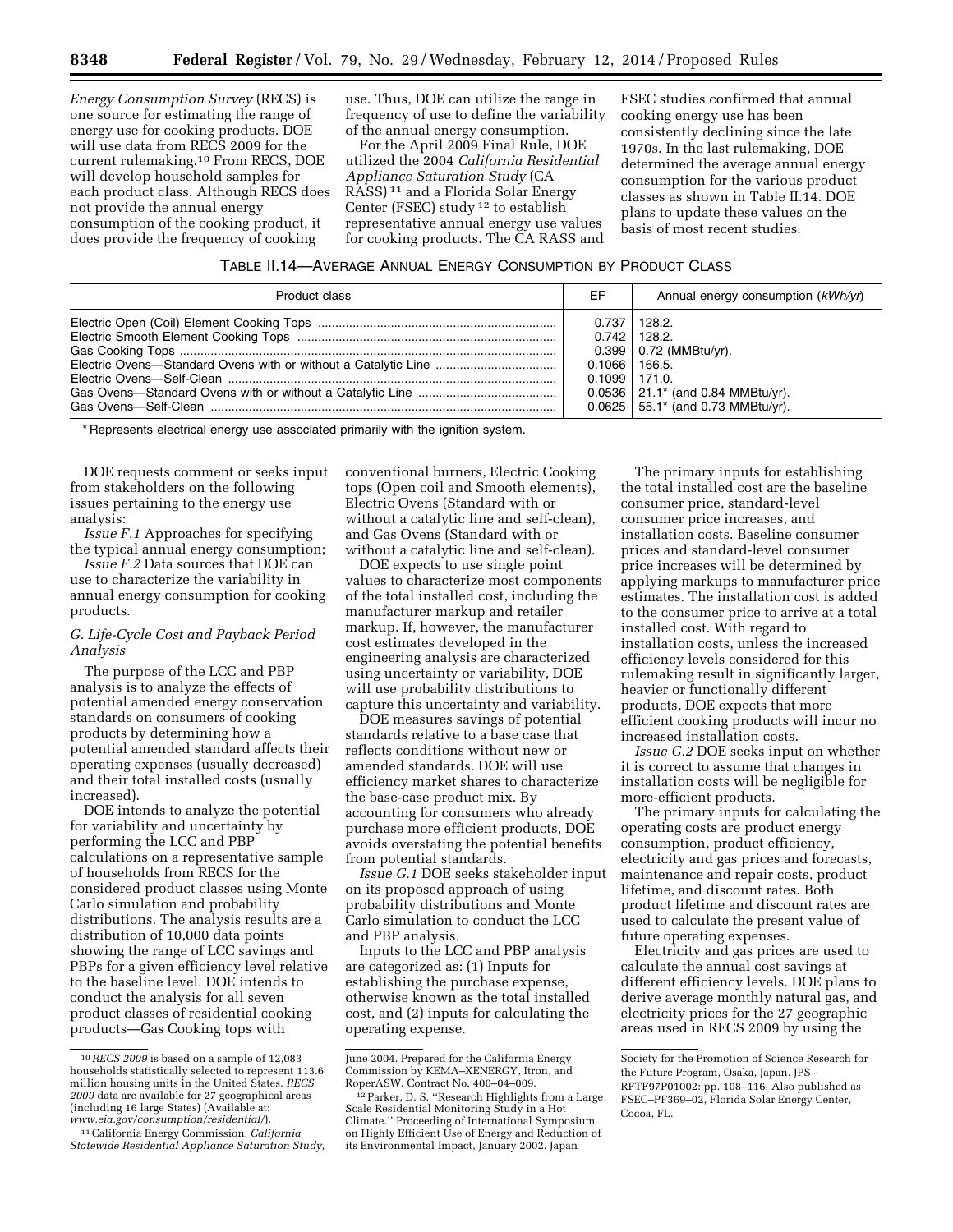latest data from EIA and monthly energy price factors. DOE will develop the 27 regional energy prices based on the household population in each region. DOE will assign an appropriate price to each household in the RECS sample, depending on its location. To calculate annual electricity prices for residential consumers in each of the geographic areas, DOE will use information provided by electric utilities as summarized in the most recent EIA Form 861 data. To calculate annual natural gas prices, DOE will use data from EIA's Natural Gas Navigator, which includes monthly natural gas prices by State for residential consumers.

DOE will use projections of national average energy prices to residential consumers to estimate future energy prices. DOE will use the most recent available edition of EIA's Annual Energy Outlook (AEO) as the default source of projections for future energy prices.

*Issue G.3* DOE seeks stakeholder input on the proposed approaches for estimating current and future energy prices.

Maintenance costs are costs associated with maintaining the operation of the product. DOE will consider any expected changes to maintenance and repair costs for cooking products subject to new standards. Typically, small incremental changes in product efficiency incur little or no change in repair and maintenance costs over baseline products. Products having efficiencies that are significantly higher than the baseline are more likely to incur increased repair and maintenance costs, because such products are more likely to incorporate technologies that are not widely available. DOE will use input from manufacturers and other stakeholders to develop appropriate repair and maintenance cost estimates. DOE's current understanding is that changes in maintenance and repair costs will be negligible for more-efficient products.

*Issue G.4* DOE seeks stakeholder input on whether it is correct to assume that changes in maintenance and repair costs will be negligible for more-efficient products.

The product lifetime is the age at which a product is retired from service. In the past, DOE used information from various literature sources, such as *Appliance Magazine,* and input from manufacturers and other stakeholders to determine a range for the lifetime of residential cooking products. In the last rulemaking, DOE estimated an average product lifetime of 19 years for

conventional gas and electric cooking products. DOE characterized the cooking top, and oven lifetimes with Weibull distributions.

For this rulemaking, DOE plans to use an approach that more accurately accounts for cooking product lifetimes in the field. It is based on an analysis of lifetime in the field using a combination of shipments data, the stock of appliances, and RECS data on the age of the appliances in the homes.<sup>13</sup> The method will allow DOE to estimate a survival function, which also provides an average and a median appliance lifetime. DOE plans to use recent data from RECS 2009, *American Housing Survey* for 2009 and 2011, and updated historical shipment data to develop product lifetimes.

*Issue G.5* DOE seeks stakeholder comments on the methodology proposed to determine product lifetimes for cooking products.

DOE uses a discount rate to determine the present value of lifetime operating expenses. For residential consumers of cooking products, DOE plans to estimate discount rates as the ''finance cost'' to purchase residential products. The finance cost of raising funds to purchase products can be interpreted as (1) the financial cost of any debt incurred to purchase products (principally interest charges on debt), or (2) the opportunity cost of funds used to purchase products (principally interest earnings on household equity). Much of the data required for determining the cost of debt and equity comes from the Federal Reserve Board's triennial *Survey of Consumer Finances.*14

DOE measures LCC and PBP impacts of potential standard levels relative to a base case that reflects the likely market in the absence of amended standards. DOE plans to develop market-share efficiency data (*i.e.,* the distribution of product shipments by efficiency) for the product classes DOE is considering, for the year in which compliance with any amended or new standards would be required.

*Issue G.6* DOE requests data on current efficiency market shares (of shipments) by product class, and also similar historic data, and expected trends in cooking products efficiency.

### *H. Shipments Analysis*

DOE uses shipment projections by product class in its analysis of national

13Lutz, et al. ''Using National Survey Data to Estimate Lifetimes of Residential Appliances.'' October 2011. HVAC&R Research. (*[www.tandfonline.com/doi/abs/10.1080/](http://www.tandfonline.com/doi/abs/10.1080/10789669.2011.558166#preview) [10789669.2011.558166#preview](http://www.tandfonline.com/doi/abs/10.1080/10789669.2011.558166#preview)*)

impacts of potential standards as well as in the manufacturer impact analysis.

For the April 2009 Final Rule, DOE developed a shipments model for cooking products driven by historical shipments data. The historical shipments data are used not only to build up a product stock but also to calibrate the shipments model.

In the last rulemaking DOE utilized historical shipments information for cooking tops and ovens from three sources: (1) Data provided by AHAM for the period 2003–2005, (2) data from the *AHAM 2000 Fact Book* for the period 1989–2002,15 and (3) data from *Appliance Magazine.*16 For this rulemaking, DOE requests data on shipments from manufacturers. Additionally, DOE will also consider using other public sources of data, such as data from the NPD Group.

*Issue H.1* DOE seeks historical shipments data broken down by product class for cooking tops and ovens.

DOE plans to determine annual shipments in the base case by accounting for: (1) Replacements due to failure; and (2) cooking products purchases due to new home construction. In the last rulemaking, DOE included a third market segment for early replacements in order to calibrate the model. DOE will examine the applicability of this market segment in the shipments model for the current rulemaking. DOE plans to use new housing starts from the latest available edition of EIA's AEO in conjunction with appliance saturations to determine shipments to new construction. To determine replacement shipments, DOE will use the same product lifetimes and retirement functions that it generates for the LCC and PBP analyses.

*Issue H.2* DOE requests comment on the approach it intends on using to develop the shipments model and shipments forecasts for this rulemaking.

### *I. National Impact Analysis*

The purpose of the national impact analysis (NIA) is to estimate aggregate impacts of potential efficiency standards at the national level. Impacts that DOE reports include the national energy savings (NES) from potential standards and the national NPV of the total consumer benefits. The NIA considers lifetime impacts of potential standards on products shipped in a 30-year period that begins with the expected compliance date for new or amended standards.

<sup>14</sup>Available at *[www.federalreserve.gov/](http://www.federalreserve.gov/econresdata/scf/scfindex.htm) [econresdata/scf/scfindex.htm](http://www.federalreserve.gov/econresdata/scf/scfindex.htm)*.

<sup>15</sup>Association of Home Appliance Manufacturers, *AHAM 2000 Fact Book,* 2000. Washington, DC.

<sup>16</sup>Available for purchase at:

*[www.appliancemagazine.com](http://www.appliancemagazine.com)*.